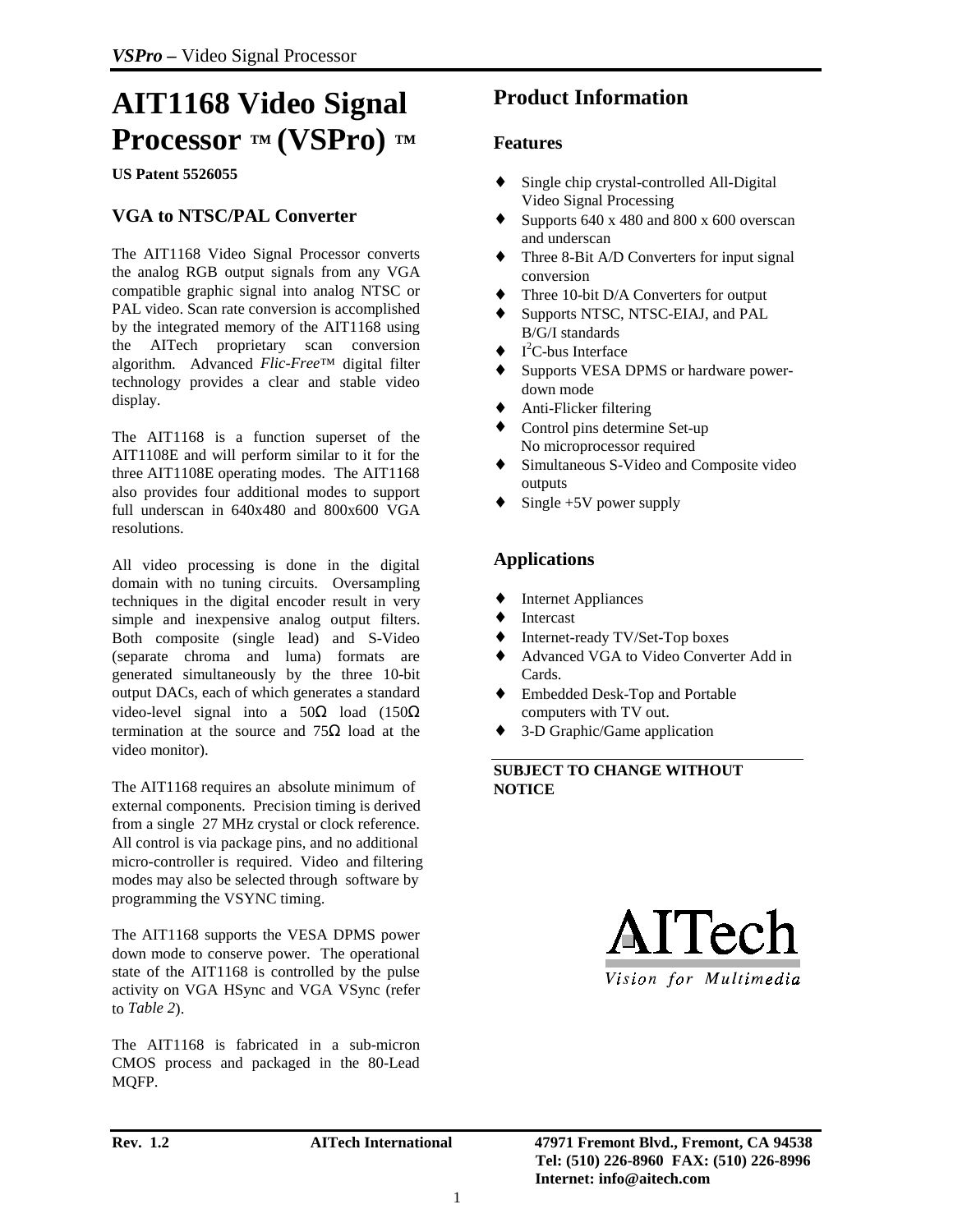

### **General Description**

The AIT1168 comprises all of the circuitry necessary to convert the analog RGB signal from a graphic controller or RAMDAC into standard base band video adhering to worldwide NTSC and PAL standards.

The AIT1168 is a totally-integrated graphic-to-NTSC/PAL processor with simultaneous composite and Y/C (S-Video) outputs. Using the internal line cache provides anti-flicker conversion with VGA input at 2x the TV refresh rate.

The AIT1168 operates entirely in the digital domain except for A/D conversion of the graphic input signals and D/A converters that output composite and S-Video signals.

### **Operation**

The analog VGA signal is digitized by three A/D converters. The standard signal range is from 0 to 0.85V, and other value could be accommodated by changing the reference voltage.

Clocks for the input portion of the AIT1168 are generated by an internal phase-locked loop with an integral divide-by-N counter. This clock generator uses the VGA horizontal sync as its input reference frequency. The clock generated by the PLL and counter is locked to the incoming line rate, and is used to digitize a fixed number of pixels per line.

Vertical timing information is derived from VGAVS, the vertical sync signal from the VGA controller. This synchronizes the video encoder with the incoming signal. HSYNC and VSYNC may be of either polarity: the AIT1168 automatically determines and accommodates any combination. Operational commands may be conveyed from the PC to the chip over the VGAHS and VGAVS signals such as DPMS, VSCOM controls, for example.

### **Input A/D conversion**

Eight-bit A/D converters are used on each of the red, green, and blue input video signals at up to 40MHz sampling rate. HSYNC and VSYNC are similarly buffered by Schmitt trigger gates. Typical RGB signal ranges from 0 to 0.85V, however, the A/D converters are operating below their optimal. A different reference voltage can be applied to  $V_{RT}$  and will override the internal reference. This externally supplied reference voltage should be equal to the maximum RGB signal range.

### **Converting from RGB to Components**

Digital video processing within the AIT1168 is done with common YUV color components. The output of the RGB-to-YUV matrix is in 24 bit YUV data. For convenience and efficiency,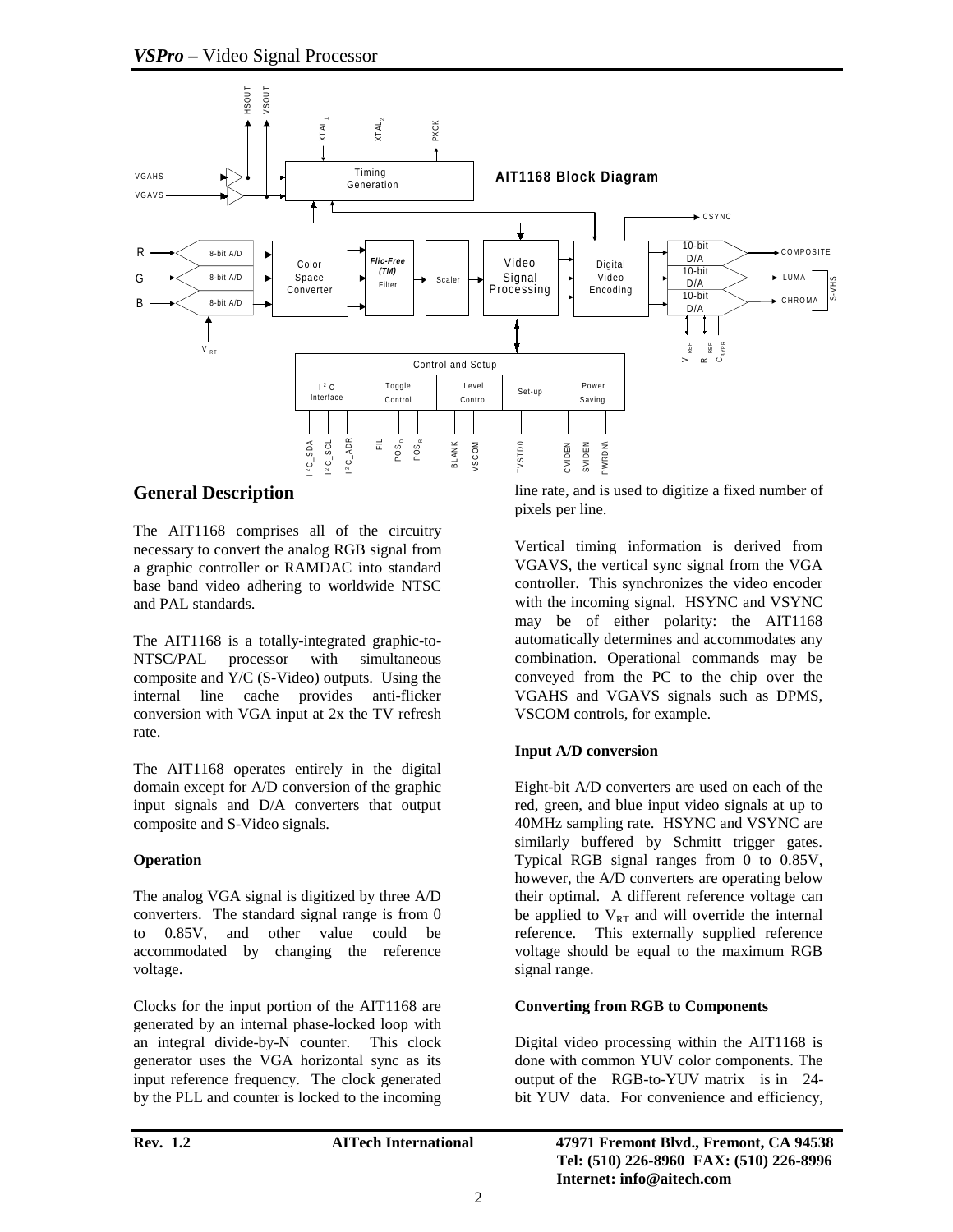the YUV digital video data is decimated to 4:2:2 format.

### **Anti-Flicker Filtering**

To reduce flicker due to single line elements of the graphic input image and the interlace structure of NTSC and PAL video, a finite impulse response digital filter is used. This is constructed using the proprietary AITech algorithm.

### **Scan Conversion Operation**

The AIT1168 front end comprises all circuitry in the signal path from the A/D converters through the vertical filter network. All front end circuits operate at the phase-locked clock frequency. The internal FIFO devices perform scan rate conversion and provide line delay for filter logic.

When the flicker filter is turned on, up to four lines of data from the input frame are used to generate one line of output frame. On each odd field, only odd lines of the output frame are written into the data buffer FIFO devices. Similarly, on each even field, only even lines of the output frame are written into the data buffer FIFO devices.

In overscan mode, the input frame is not scaled. The digital processor generates a flicker filtered output frame at the same resolution as the input frame. The horizontal scan rate is exactly twice the output scan rate in this mode. The 1:1 aspect ratio is preserved.

In underscan mode, the input frame is scaled down such that the complete output frame can be displayed on the television. The horizontal and vertical scaling factors for NTSC and PAL modes are adjusted to preserve a 1:1 aspect ratio.

The AIT1168 supports seven different input modes, each mode requires a certain fixed number of lines per frame. No mode selection pin is necessary. The internal logic detects the input modes by counting the number of lines per frame. If the number of lines does not match one of the seven modes, the default 640x480 overscan NTSC output mode is used.

Horizontal and vertical synchronization signals are digitally generated by the AIT1168 with controlled rise and fall times on all sync edges,

| I<br>.,<br>к<br>μ<br>١ |  |
|------------------------|--|
|------------------------|--|

the beginning and end of active video, and the burst envelope. All elements of horizontal and vertical sync timing as well as sub-carrier frequency and phase are preset. The AIT1168 will auto-detect NTSC/PAL by counting the number of input lines per frame. Control pin  $(TVSTD<sub>0</sub>)$  selects between the NTSC and NTSC-EIA standards.

The AIT1168 will handle 7 different VGA modes, each mode requires a different number of lines per frame. The VSCOM is kept compatible with the AIT1108E in setting the filter mode and the screen blank function.

### **Positioning**

There are two positioning function pins that allow the encoded graphic image to be shifted up/down and left/right. This is to ensure that borders and menu bars are visible in the active picture area of the NTSC/PAL output.

### **Internal Digital Video Encoder**

The processor section of the AIT1168 accepts digital video data in YUV4:2:2 format from the color space converter. The processor input is separated into luminance and chrominance components. The chrominance signals are used to modulate a digitally synthesized sub-carrier. The luminance and chrominance signals are separately interpolated to twice the pixel rate, and converted to analog S-Video signals by 10 bit D/A converters. The analog composite video signal is output by a third 10-bit D/A converter

### **Encoder Timing**

The AIT1168 digital encoder module operates from the same clock used in the input section. A 27 MHz clock signal is used to generate the reference sub-carrier frequency. Alternately, another reference clock input frequency such as 14.318MHz can be used to generate the reference sub-carrier frequency. This 24-bit value for the sub-carrier frequency adjustment needs to be input via the  $I<sup>2</sup>C$  interface.

### **Blanking**

The AIT1168 is designed to enable blanking the screen to blue from the control input. By setting BLANK to HIGH, the video screen will be set to blue.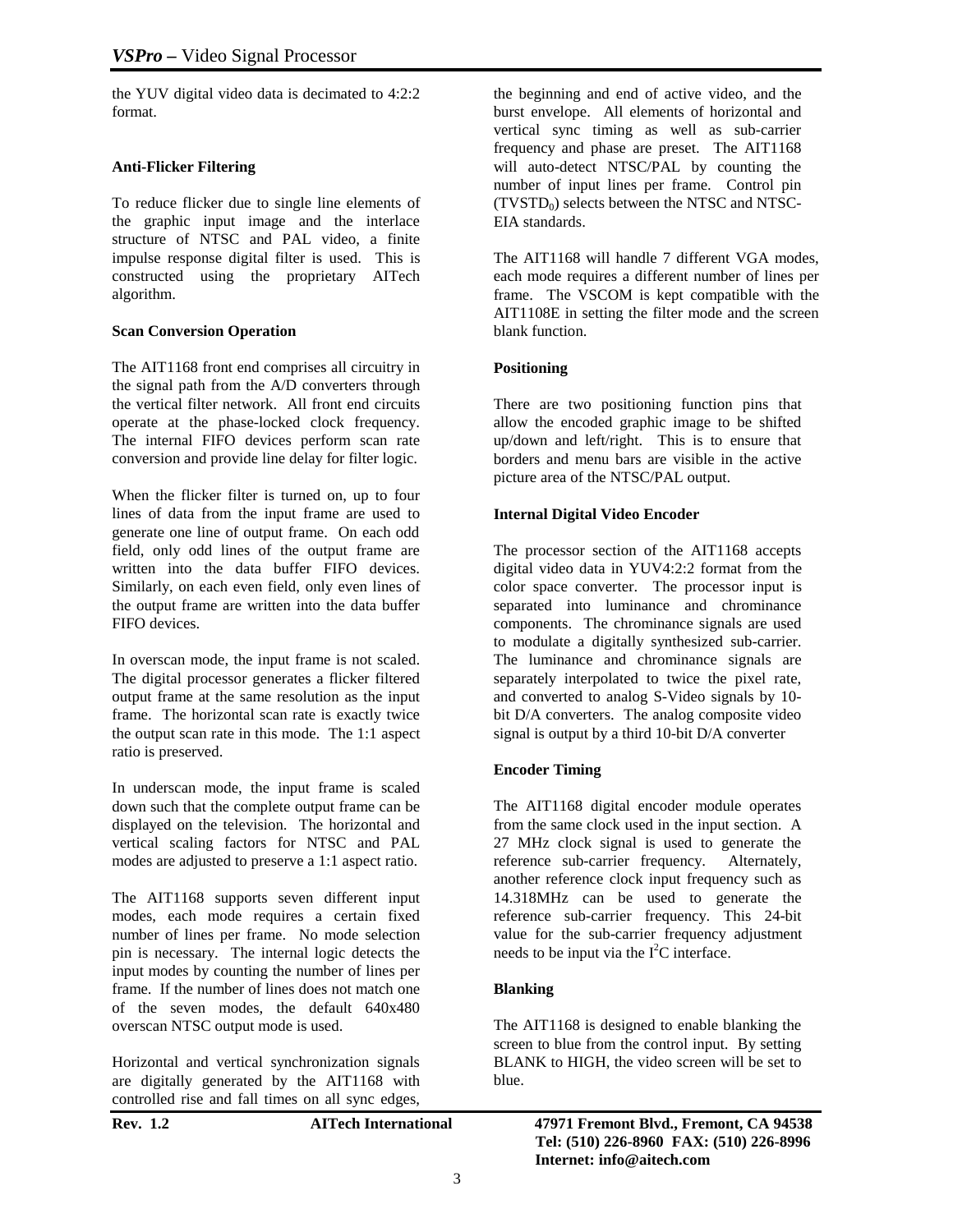### **Underscan Selection**

The sampling default setting is in overscan, 640 x 480 mode. This provides a square pixel conversion from VGA to video. For other modes, different VGA timings must be provided to the AIT1168. The AIT1168 auto-detects the new frequencies and establishes the proper operating mode. *Table 1* summarizes the VGA and TV timings of all the seven modes that AIT1168 supports.

|                      | <b>VGA Timings</b> |                  |            |                   |             |            |                  |
|----------------------|--------------------|------------------|------------|-------------------|-------------|------------|------------------|
|                      | Overscan           | <b>Underscan</b> | Overscan   | <b>Underscan</b>  | Underscan   | Overscan   | <b>Underscan</b> |
| <b>Active screen</b> | 640x480            | 640x480          | 640x480    | 640x480           | 800x600     | 800x600    | 800x600          |
| area                 |                    |                  |            |                   |             |            |                  |
| <b>Pixel/Line</b>    | 800                | 784              | 864        | 944               | 880         | 944        | 1000             |
| <b>Line/Frame</b>    | 525                | 600              | 625        | 625               | 735         | 625        | 750              |
| <b>VS</b>            | 59.94              | 59.94            | 50         | 50                | 59.94       | 50         | 50               |
| HS(kHz)              | 31.4685            | 35.964           | 31.25      | 31.25             | 44.0559     | 31.25      | 37.5             |
| <b>Pixel clock</b>   | 25.1748            | 28.195776        | 27         | 29.5              | 38.769192   | 29.5       | 37.5             |
| (MHz)                |                    |                  |            |                   |             |            |                  |
|                      |                    |                  |            | <b>TV Timings</b> |             |            |                  |
| <b>System</b>        | <b>NTSC</b>        | <b>NTSC</b>      | <b>PAL</b> | <b>PAL</b>        | <b>NTSC</b> | <b>PAL</b> | <b>PAL</b>       |
| <b>Visible VGA</b>   | 600x426            | 640x480          | 640x480    | 640x480           | 800x600     | 692x535    | 800x600          |
| <b>Resolution</b>    |                    |                  |            |                   |             |            |                  |
| <b>Line/Frame</b>    | 525                | 525              | 625        | 625               | 525         | 625        | 625              |
| <b>VS</b>            | 59.94              | 59.94            | 50         | 50                | 59.94       | 50         | 50               |
| H scale ratio        | 1:0.975            | 1:0.87           | 1:0.91     | 1:0.83            | 1:0.87      | 1:1.04     | 1:0.82           |
| <b>V</b> scale ratio | 1:1                | 1:0.875          | 1:0.83     | 1:0.83            | 1:0.89      | 1:1.04     | 1:0.87           |
|                      | Default power-up   |                  |            | Same as           |             | Same as    |                  |
|                      | mode. Same as      |                  |            | AIT1108           |             | AIT1108    |                  |
|                      | AIT1108            |                  |            | Mode              |             | Mode       |                  |

**Table 1: VGA and TV Timing Summary**

### **D/A Converters**

The analog outputs of the AIT1168 are the outputs of three 10-bit D/A converters. The outputs are capable of driving standard video levels into 50 Ohm (150 Ohm termination at the source and 75 Ohm load at the video monitor) loads. The AIT1168 has an internal 1.25 Volt reference voltage,  $V_{REF}$ , to provide the reference voltage for the three  $D/A$  converters. The  $R_{REF}$ resistor value should be 140 Ohms.

### **Power Conservation**

The AIT1168 supports the VESA DPMS power down mode to conserve power. The operational state of the AIT1168 is controlled by the pulse activity on VGA HSync and VGA VSync according to *Table 2*. Because the VGA HS is used to detect the proper operating mode, the "Stand-by" mode in which the VGA switches off the HS cannot be supported.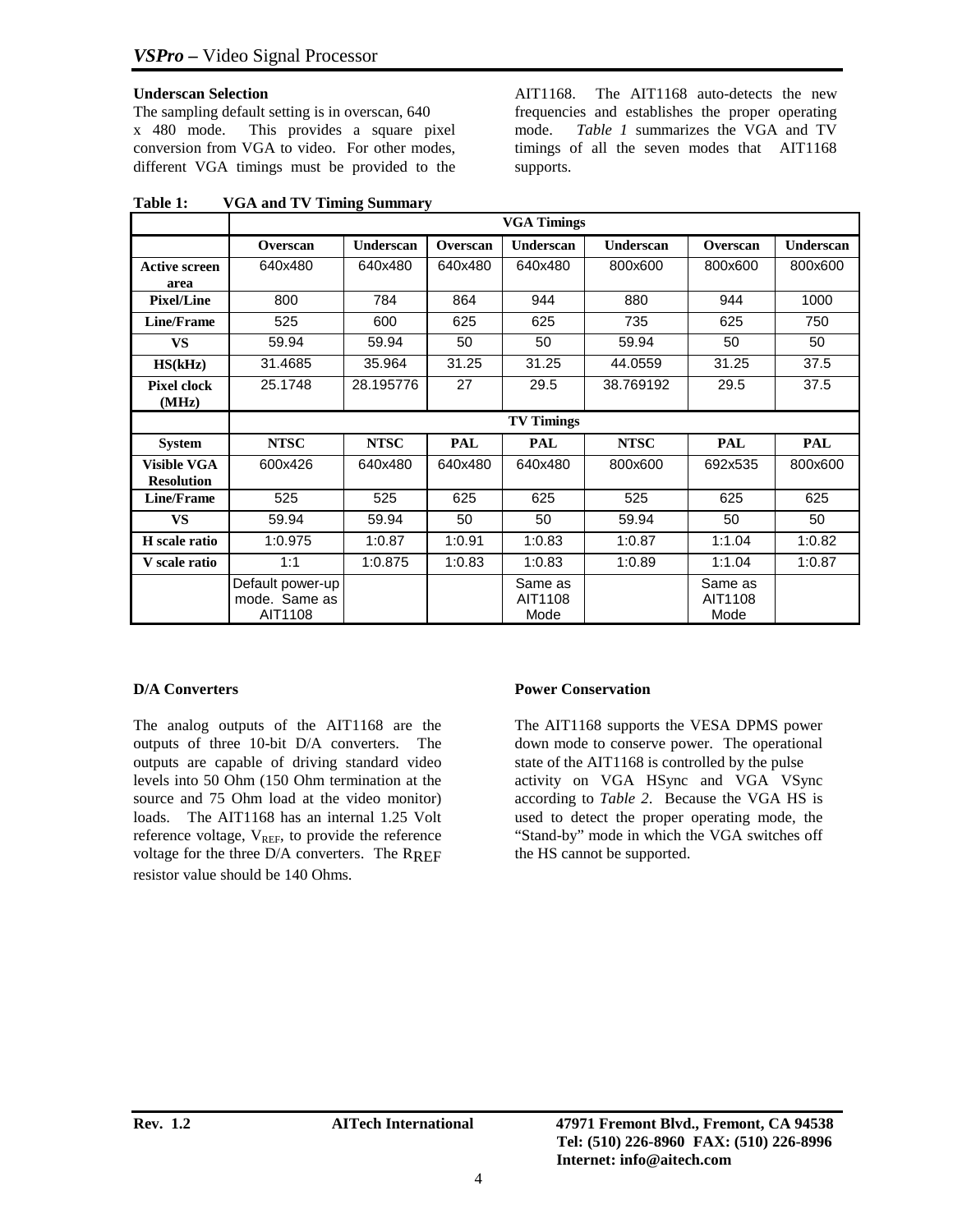| Table 2:<br>Supported DPMS Modes Summary |                  |                  |                                                           |  |  |  |  |
|------------------------------------------|------------------|------------------|-----------------------------------------------------------|--|--|--|--|
| <b>DPMS</b> State                        | <b>VGA HSync</b> | <b>VGA VSync</b> | AIT1168 state                                             |  |  |  |  |
| On                                       | active           | active           | On, video active                                          |  |  |  |  |
| $Stand-by*$                              | inactive         | active           | This mode is not supported                                |  |  |  |  |
| Suspend                                  | active           | inactive         | Suspend, screen blanked A/D and front-end<br>powered down |  |  |  |  |
| Off                                      | inactive         | inactive         | Off, AIT1168 powered-down                                 |  |  |  |  |

**Table 2: Supported DPMS Modes Summary**

When the AIT1168 is not in use, it can conserve power further by using the PWRDN\ pin. When recovering from power-down, AIT1168 retains all the prior settings.

### **I 2 C-Interface Operation**

The AIT1168 provides an  $I^2C$  interface capability which simplifies both the design and operation of the product. The AIT1168 I<sup>2</sup>C bus uses two bi-directional wires, serial data (SDA) and serial clock (SCL) to transfer information between devices connected to the bus. Each device is recognized by a unique address. The AIT1168  $I^2C$  interface is only for slave mode so that the clock for synchronizing data transfer is generated by an  $I<sup>2</sup>C$  master. There are ten accessible  $I<sup>2</sup>C$  control registers. Writing to these control registers will override all other hardware or software control. Asserting chip reset causes the AIT1168 to regain set-up controls via hardware or software.

### **I 2 C Interface Characteristics**

- 1. Serial data and clock rate up to 100K Hz.
- 2. Always in slave mode.
- 3. All registers are write only.
- 4. Each access must include 8-bit sub-address.
- 5. No response to general calls.

### **I 2 C Input Pin**

The AIT1168  $I^2C$  interface is controlled by four hardware pins.

- $\bullet$  I<sup>2</sup>C\_En\: The state of this pin enables (logic low) or disables (logic high) the I<sup>2</sup>C control logic. It shares the same pin with PWRDN\.
- $\bullet$  I<sup>2</sup>C\_SDA : I<sup>2</sup>C serial data input pin.
- $I^2C_CLK : I^2C$  serial clock input pin.
- I<sup>2</sup>C\_ADR : This pin select one of the slave device addresses.

### **I 2 C Device Address**

The  $I^2C$  interface responds to the slave device address selected by the  $I^2C$ \_ADR pin.

| $\Gamma^2$ C ADR | <b>Slave Device Address</b> |
|------------------|-----------------------------|
|                  | 10001000 (88h)              |

### **I 2 C Sub-Address**

The  $I<sup>2</sup>C$  Interface writes to one of the ten control registers. These control registers control various function of the chip. The control register data will override current hardware or software setting. Each  $I<sup>2</sup>C$  access must include one of these sub-addresses defined in this section. The user must use the correct sub-address; otherwise, the AIT1168 might lock into a wrong operating state.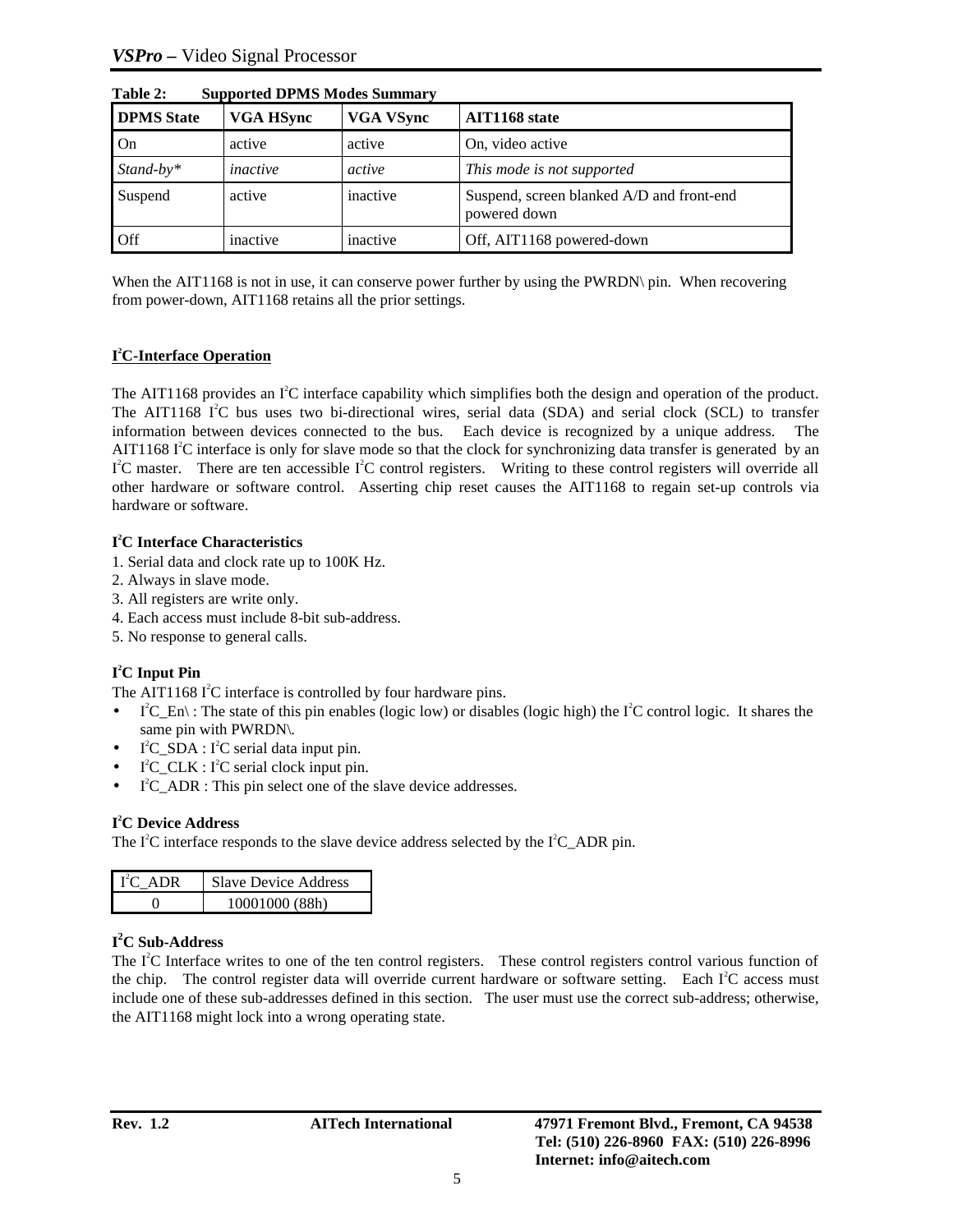*VSPro –* Video Signal Processor

| Sub-Address       | <b>Register Definition</b>            |
|-------------------|---------------------------------------|
|                   | <b>Horizontal Position Register</b>   |
|                   | <b>Vertical Position Register</b>     |
| 8                 | <b>Encoder Control Register</b>       |
| q                 | Input Control Register                |
| 3                 | <b>Fsc Frequency Control Register</b> |
|                   | <b>Fsc Frequency Control Register</b> |
| 5                 | Fsc Frequency Control Register        |
| в                 | PLL Control Register                  |
| $\mathsf{\Gamma}$ | PLL Control Register                  |
|                   | Setup Register                        |

### **I 2 C Write Cycle Format**

The AIT1168  $I<sup>2</sup>C$  interface supports only write cycle operation by the master device. Each write access to one of the ten control registers has the following transfer protocol:

| <b>Start</b> | Slave Address   Write |  | Ack Sub-address | Ack   Data   Ack | <b>Stop</b> |
|--------------|-----------------------|--|-----------------|------------------|-------------|
|              |                       |  |                 |                  |             |

**Start** : The start condition is defined as the falling edge of the SDA signal while SCL (serial clock) is high.

**Slave Address** : It is the 7-bit slave device address used by the AIT1168. Upon communication established, the AIT1168 expects a device address ID from the master device. This device address is determined by the state of the  $I^2C$ \_ADR pin.

Write : This bit is always " $0$ " because the  $I<sup>2</sup>C$  interface is write only.

**Ack** : This bit is the acknowledge bit. The AIT1168 pulls the SDA data line to logic "low" to acknowledge successful reception of the 8-bit data.

**Sub Address** : It is the 8-bit sub-address for accessing to one of the four control registers.

**Data** : This is the 8-bit value to be written into the control register.

**Stop**: The stop condition is initiated to terminate the  $I^2C$  communication. It is defined as the rising edge of SDA signal while SCL is logic "high". Figure 1 shows a typical  $I<sup>2</sup>C$  interface transfer protocol of the AIT1168.



**Figure 1. Serial Communication Port Transfer Protocol**

Once the  $I<sup>2</sup>C$  interface updates a control register. The contents of the control register will override other external hardware or software controls. Once written, the  $I<sup>2</sup>C$  control information can only be changed by writing new information via the  $I^2C$  port or by asserting the reset pin of the AIT1168. Access to each control register must start with the START condition and end with the STOP condition.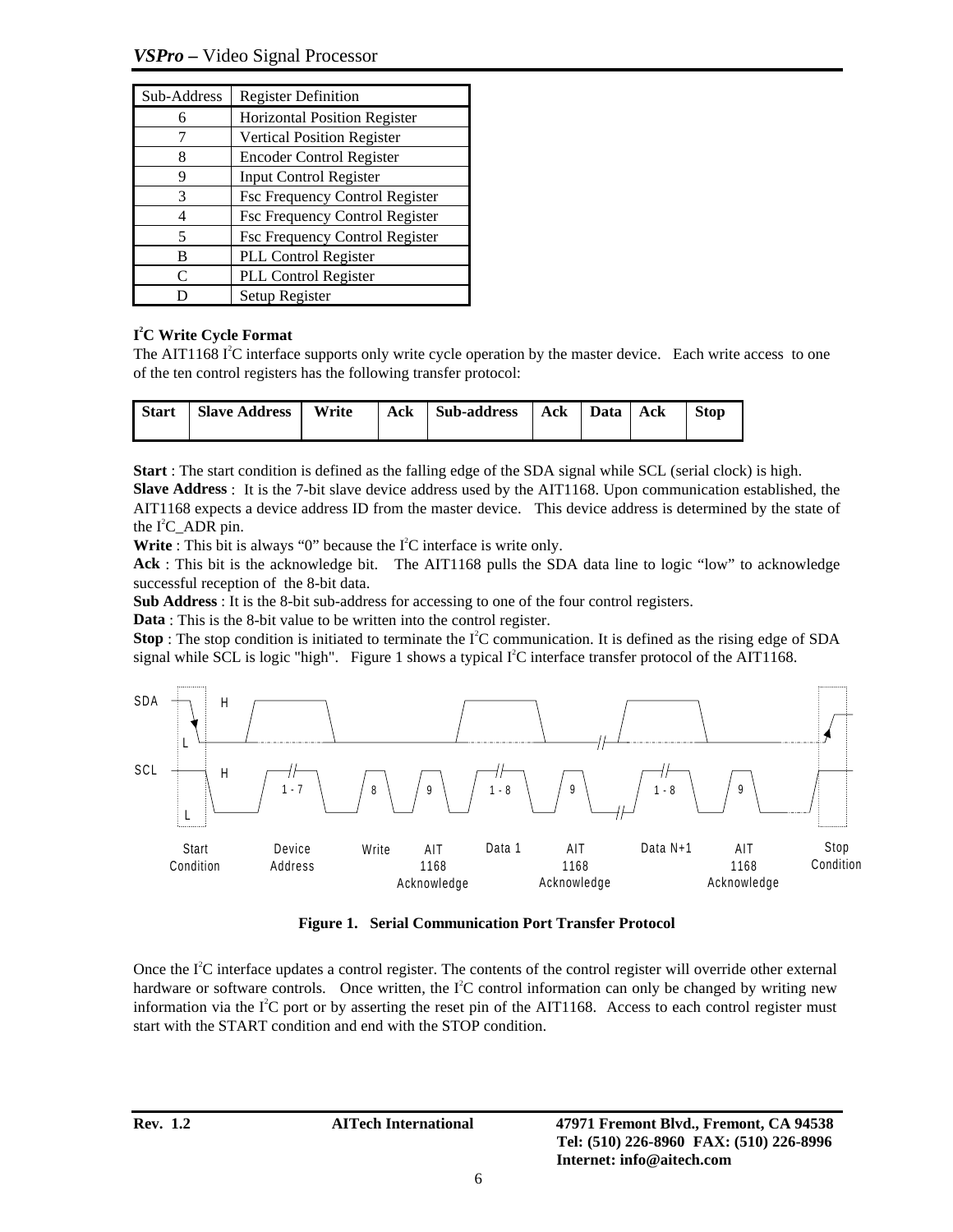### **I 2 C Register Definition**

### **Horizontal Position Register Address : 06H**

# **Bits : 8**

The 8-bit binary value defines the horizontal position of the output video image. The 8-bit value is a 2scompliment number. Each operating mode has its own startup default value. Subtracting from the start up default value will move the screen to the right. Adding to the start up default value will move the screen to the left. Each step represent 2-pixels. Since it is a signed-value, the most significant bit of this register is the sign bit. The start up default value for each operating mode are as followed:

| Mode                   | Default Value     |
|------------------------|-------------------|
| 640x480 overscan NTSC  | 10000100 (binary) |
| 640x480 underscan NTSC | 10000100 (binary) |
| 800x600 underscan NTSC | 00111100 (binary) |
| 640x480 overscan PAL   | 10000100 (binary) |
| 800x600 overscan PAL   | 01101100 (binary) |
| 640x480 underscan PAL  | 10000100 (binary) |
| 800x600 underscan PAL  | 01101100 (binary) |

Note that writing into this control register will override the current setting. The horizontal position hardware pin is disabled until the chip is reset.

### **Vertical Position Register Address : 07H**

The 8-bit binary value defines the vertical position of the output video image. The 8-bit value is a 2 compliments signed number. Each operating mode has its own startup default value. Subtracting from the start up default value will move the screen downward. Adding to the start up default value will move the screen upward. Each step represent 1 pixel. Since it is a signed-value, the most significant bit of this register is the sign bit. The start up default value for each operating mode are as followed:

| Mode                   | Default Value     |
|------------------------|-------------------|
| 640x480 overscan NTSC  | 01110100 (binary) |
| 640x480 underscan NTSC | 01110100 (binary) |
| 800x600 underscan NTSC | 01110100 (binary) |
| 640x480 overscan PAL   | 01110100 (binary) |
| 800x600 overscan PAL   | 01110100 (binary) |
| 640x480 underscan PAL  | 01110100 (binary) |
| 800x600 underscan PAL  | 11010100 (binary) |

Note that writing into this control register will override the current setting. The vertical position hardware pin is disabled until the chip is reset.

| <b>Encoder Control Register</b> |   |   |          |   |   |   | <b>Address: 08H</b><br>$Bits : 8$ |          |
|---------------------------------|---|---|----------|---|---|---|-----------------------------------|----------|
| Bit:                            |   |   |          |   |   |   |                                   |          |
| <b>Type</b>                     | W | W | Reserved | W | W | W | Reserved                          | Reserved |

This register controls the encoder function:

# **Bits : 8**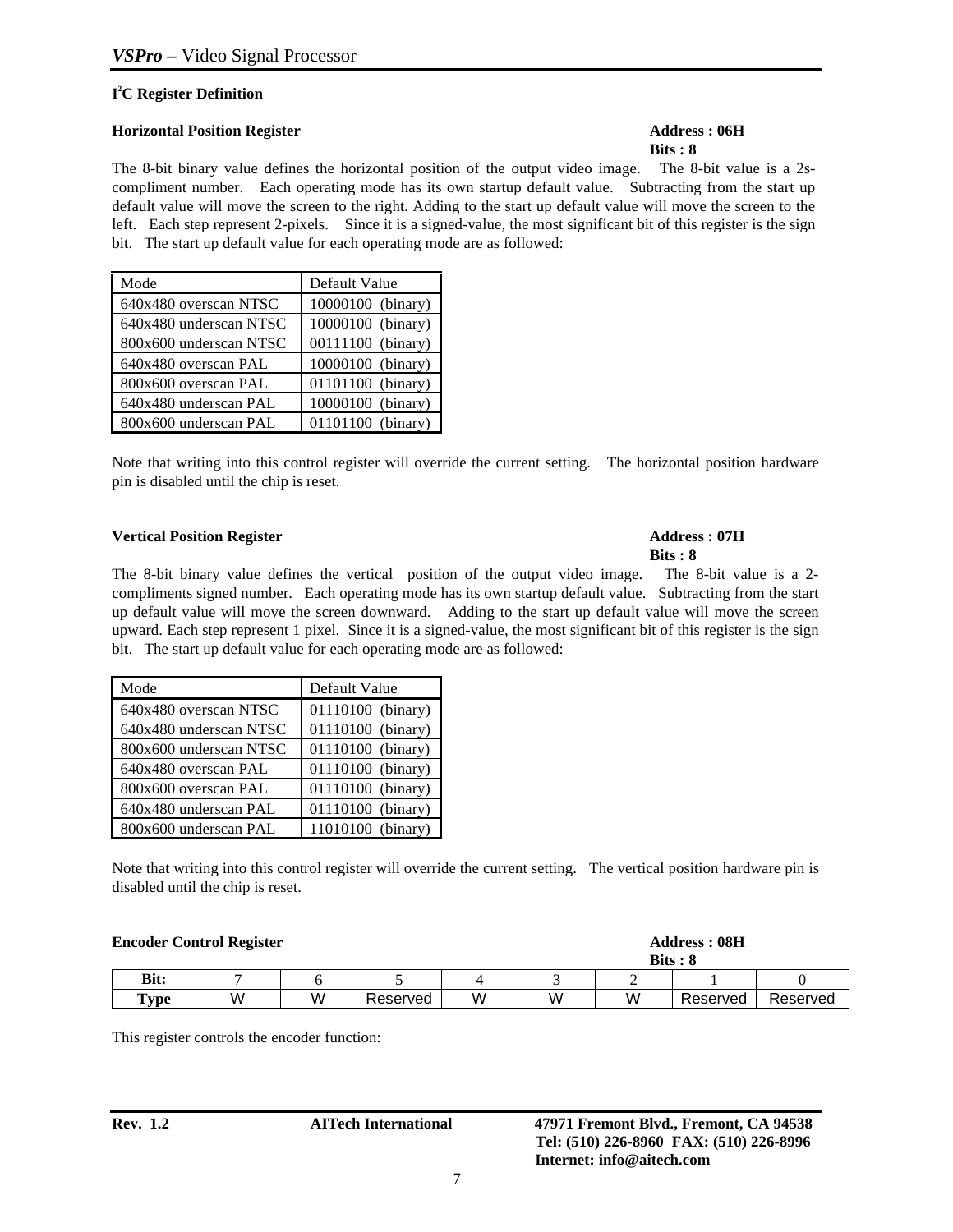# *VSPro –* Video Signal Processor

| bit<br>7                 | description<br>Color Bar Enable: | $1 =$ Enable color bar output<br>$0 = Normal$ output                           |
|--------------------------|----------------------------------|--------------------------------------------------------------------------------|
| 6                        | Blank:                           | $1 =$ Blank output<br>$0 = Normal$ output                                      |
| 5                        | Reserved:                        | Default is 1                                                                   |
| $\overline{\mathcal{A}}$ | NTSC-EIA:                        | $1 = Select NTSC-EIA output$<br>$0 =$ Select NTSC output                       |
| 3                        | UV_SEL:                          | $1 = Normal color processing$<br>$0 =$ Swap U,V color processing               |
| $\overline{2}$           | Sub-carrier out:                 | $1 =$ Enable Sub-carrier signal on chroma output<br>$0 = Normal$ chroma output |
| [10]                     | Reserved:                        | Must be zeros                                                                  |

### **Input Control Register Sub Address : 09H**

|                 |     |        |   |   |          | <b>Bits</b> | . о |          |
|-----------------|-----|--------|---|---|----------|-------------|-----|----------|
| Bit:            |     |        |   |   |          |             |     |          |
| $\mathbf{Type}$ | W   | W      | W | W | W<br>. . | W           | W   | Reserved |
| $-$             | . . | $\sim$ |   |   |          |             |     |          |

This register controls the input function:

| bit    | description            |                                |
|--------|------------------------|--------------------------------|
| $[75]$ | <b>Operating Mode:</b> |                                |
|        |                        | $000 = 640x480$ overscan NTSC  |
|        |                        | $001$ = Not valid mode         |
|        |                        | $010 = 640x480$ underscan NTSC |
|        |                        | $011 = 800x600$ underscan NTSC |
|        |                        | $100 = 640x480$ overscan PAL   |
|        |                        | $101 = 800x600$ overscan PAL   |
|        |                        | $110 = 640x480$ underscan PAL  |
|        |                        | $111 = 800x600$ underscan PAL  |
| [43]   | Flicker Filter Mode:   |                                |
|        |                        | $00 = 3$ line filter           |
|        |                        | $01 = 2$ line filter           |
|        |                        | $10 =$ No filter               |
|        |                        | $11 = No filter$               |
| 2      | Power Down:            |                                |
|        |                        | $0 = Normal operation$         |
|        |                        | $1 = Power down$               |
|        |                        |                                |
| 1      | Color Bar Enable:      |                                |
|        |                        | $0 = Normal operation$         |
|        |                        | $1 =$ Enable color bar         |
| 0      | Reserved               | Must be zero                   |
|        |                        |                                |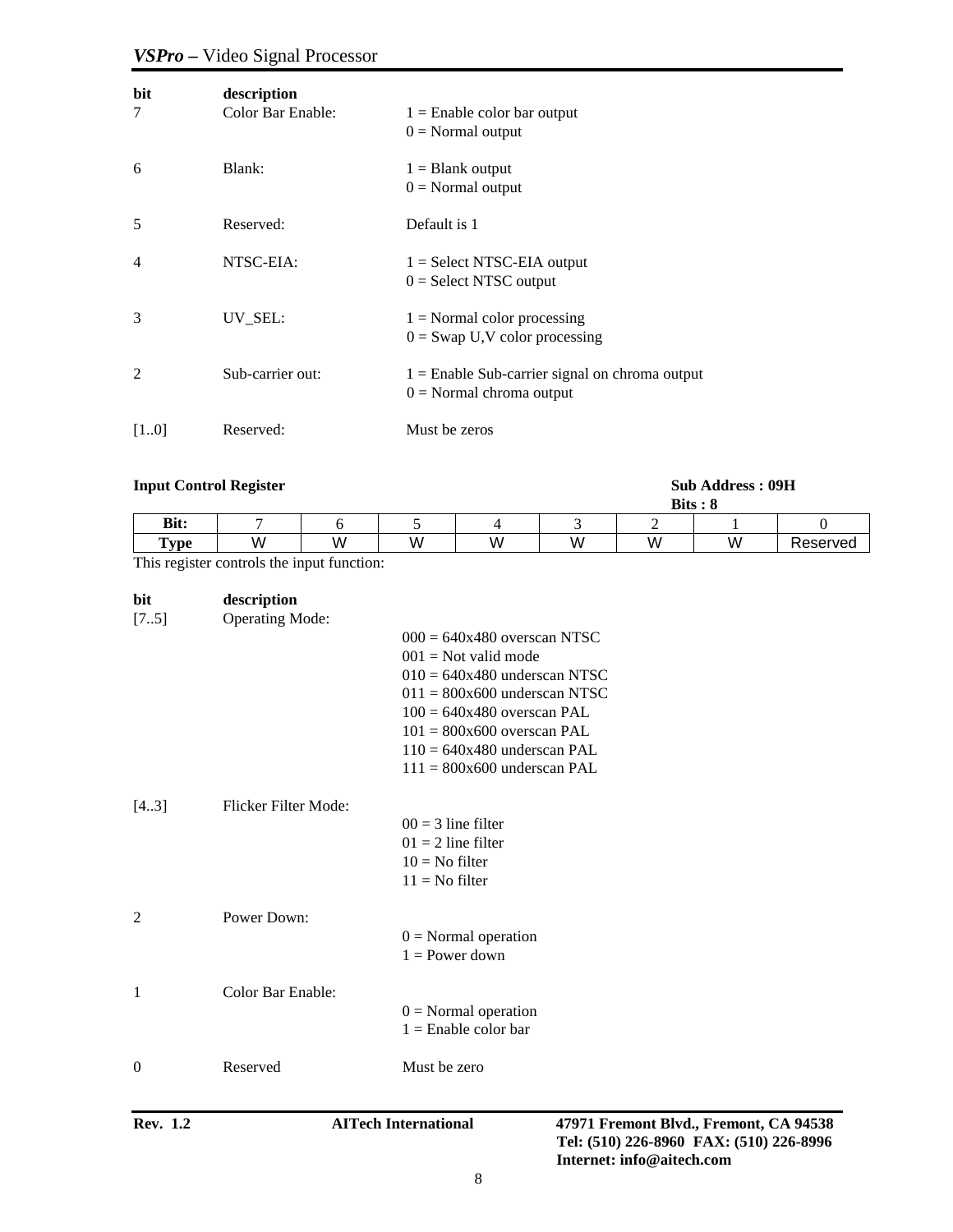Note that writing into this control register will disable the auto-detect function of operating mode and flicker filter mode. The auto-detect function is enabled again after reset is asserted.

#### **Fsc Freq. Control Registers Sub Address : 03H, 04H, 05H Bits : 24**

These registers contain the 24-bit value for the sub-carrier generator. This 24-bit value affects the frequency of the sub-carrier. Definition of the registers are as followed:

Sub-address 3: T[23..16] Sub-address 4 : T[15:8] Sub-address 5 : T[7:0]

Using a 27 MHz reference clock, the 24-bit value for NTSC = 21F07B hex (default NTSC) PAL = 2A098A hex (default PAL)

Alternatively, if a 14.31818 MHz reference clock is used, the 24-bit value for NTSC = 3FFFFF hex (default NTSC) PAL = 4F4531 hex (default PAL)

IF a different reference frequency is used, the 24-bit value has to be recalculated based on the following equation:

Fsc Freq. Register = (Sub-carrier frequency / Reference frequency)  $* 2^2$ 4;

| <b>PLL Control Registers</b> |   |   |   |   |   |   | Sub Address: 0BH, 0CH<br>$Bits : 8$ |   |
|------------------------------|---|---|---|---|---|---|-------------------------------------|---|
| <b>Bit:</b>                  |   |   |   |   |   |   |                                     |   |
| $T$ <sub>ype</sub>           | W | W | W | W | W | W | W                                   | W |

These registers contain the divided by N count of the PLL. The value stores in these registers is the actual modulus subtracted by 2. The registers content should not be modified. Modifying these registers will affect the input mode auto-detect function.

#### **Sub-address B** :

| description                                   |
|-----------------------------------------------|
| $Sub-phase[1:0]$                              |
| FEB2_D2 (connected to VCC in latest revision) |
| FEB1 D2                                       |
| OUT D2 (connected to VCC in latest revision)  |
| PRE DE                                        |
| PLL F[9:8]                                    |
|                                               |

**Sub-address C** : least significant bits (LSBs) of a 10-bit divided by N count

- **bit description**
- [7..0] PLL\_F[7:0]

| <b>Setup Register</b> |                 |          |          |   |          |   | $Bits : 8$ | <b>Sub Address: 0DH</b> |          |
|-----------------------|-----------------|----------|----------|---|----------|---|------------|-------------------------|----------|
|                       | Bit:            |          |          |   |          |   |            |                         |          |
|                       | $\mathbf{Type}$ | Reserved | Reserved | W | Reserved | W | W          | W                       | Reserved |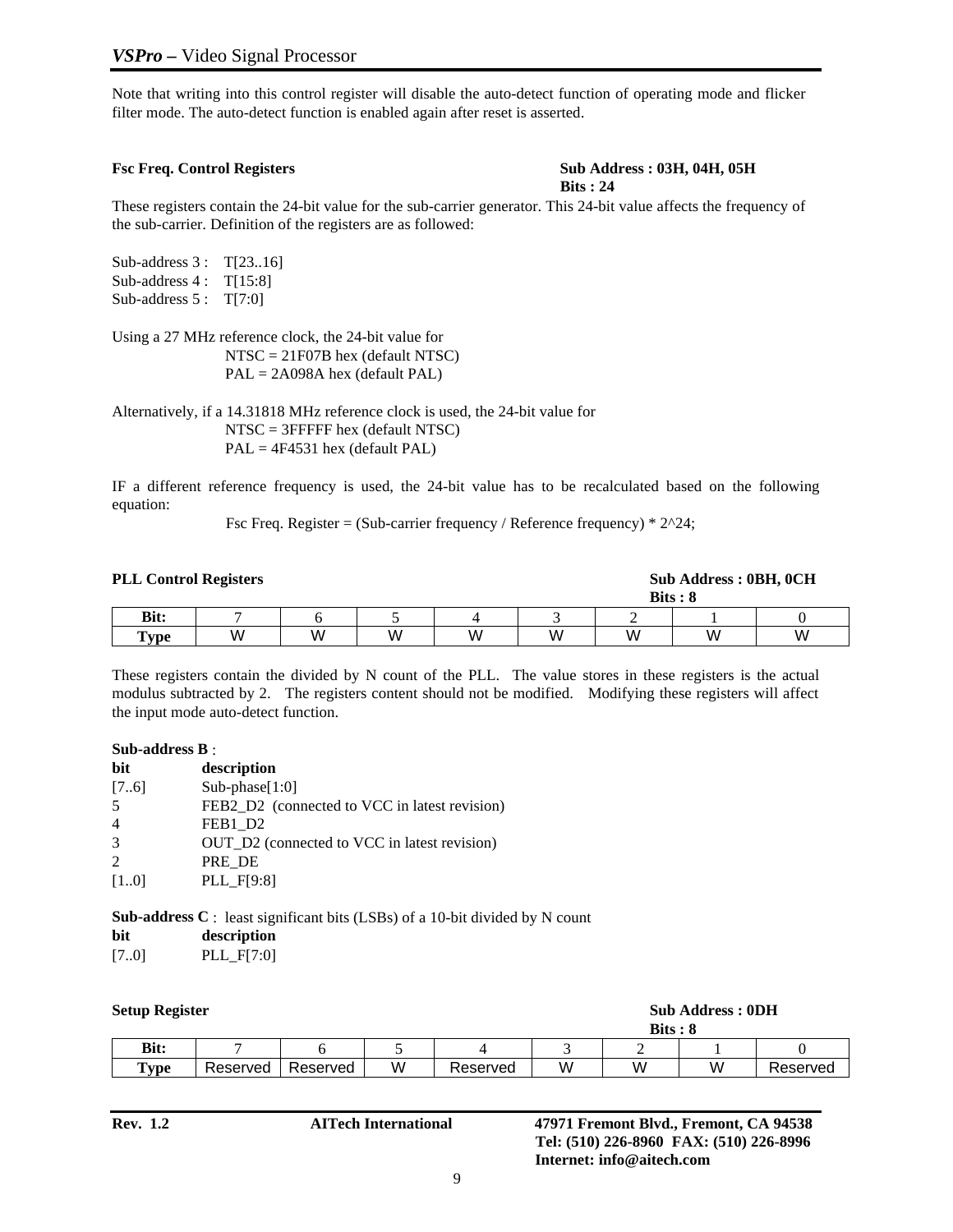| bit<br>7       | description<br>Reserved:                    | Must be zero                                                                               |
|----------------|---------------------------------------------|--------------------------------------------------------------------------------------------|
| 6              | Reserved:                                   | Must be zero                                                                               |
| 5              | 2/4 Position:                               | $1 =$ Select four positions control<br>$0 =$ Select two (down and right) positions control |
| $\overline{4}$ | Reserved:                                   | Default is 1                                                                               |
| 3              | Phase (select clock phase to run the ADCs): | $1 =$ Falling edge of PXCLK<br>$0 =$ Rising edge of PXCLK                                  |
| 2              | UV_SEL:                                     | $1 = Normal color processing$<br>$0 =$ Swap U, V color processing                          |
| 1              | TVSTD0:                                     | $1 = NTSC$<br>$0 = NTSC-EIA$                                                               |
| $\Omega$       | Reserved:                                   | Must be zero                                                                               |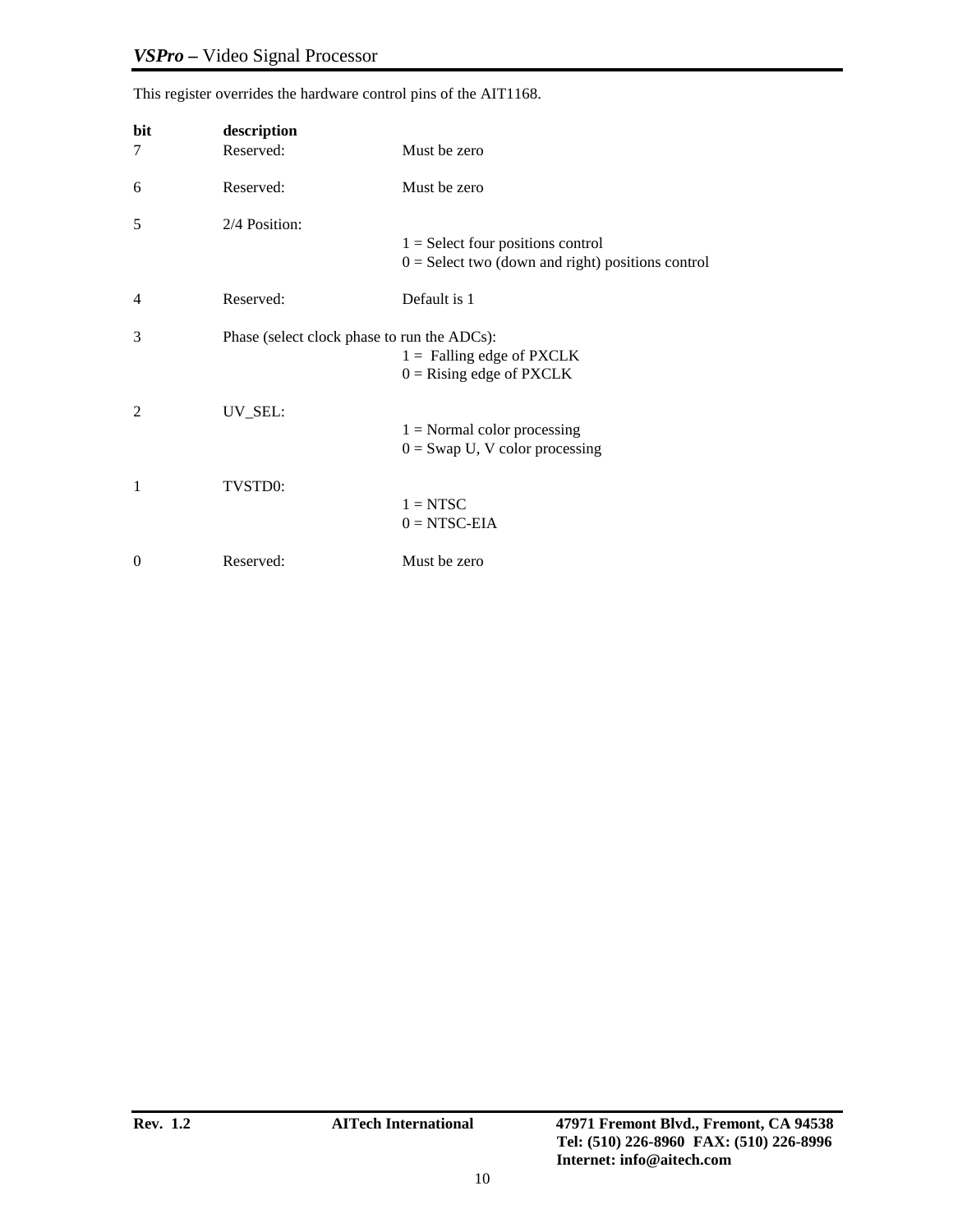# **Package Interconnections**

| <b>Signal Type</b> | <b>Name</b>           | <b>Function</b>                                                     | Type/                          | Package/Pin                     |
|--------------------|-----------------------|---------------------------------------------------------------------|--------------------------------|---------------------------------|
|                    |                       |                                                                     | Value                          | <b>MQFP</b>                     |
| Clock              | <b>PXCK</b>           | <b>Encoder Clock Output</b>                                         | <b>TTL</b>                     | 12                              |
|                    | $XTAL1-2$             | Sub-carrier Reference Clock                                         | ä,                             | 69,70                           |
|                    | PLLLPF                | LPF connect pin for internal PLL                                    |                                | 64                              |
| Global             | TVSTD <sub>0</sub>    | Video Output Standard Select                                        | CMOS <sub>P</sub>              | 40                              |
|                    | <b>FIL</b>            | <b>Flicker Filter Mode Select</b>                                   | <b>TTL</b> <sub>s</sub>        | 42                              |
|                    | <b>VSCOM</b>          | Vertical Sync Communications Enable                                 | CMOS <sub>P</sub>              | 44                              |
|                    | <b>PWRDN</b>          | Power-Down Control                                                  | CMOS <sub>P</sub>              | 72                              |
|                    | <b>RESET\</b>         | Reset                                                               | CMOS <sub>P</sub>              | 71                              |
|                    | <b>PHASE</b>          | Sampling Phase Control                                              | CMOS <sub>P</sub>              | 6                               |
| Encoder            | <b>CVIDEN</b>         | Composite Video D/A Power Enable                                    | <b>CMOS<sub>P</sub></b>        | 74                              |
| Controls           | <b>SVIDEN</b>         | S-Video D/A Power Enable                                            | CMOS <sub>P</sub>              | 73                              |
|                    | <b>BLANK</b>          | <b>Blank Screen Generator</b>                                       | CMOS <sub>P</sub>              | 38                              |
|                    | POS <sub>R, D</sub>   | TV Image Position Controls                                          | <b>TTLs</b>                    | 47, 48                          |
| Video              | R, G, B               | Analog RGB inputs                                                   | 0.85 V p-p                     | 59, 53, 50                      |
| Inputs             | V <sub>TIN</sub>      | A/D Converter Reference Input,<br><b>Buffered</b>                   | $+0.85V$                       | 57                              |
|                    | <b>VTOUT</b>          | A/D Converter Reference Output,<br><b>Buffered</b>                  | $+0.85V$                       | 56                              |
|                    | $V_{RT}$              | A/D Converter Reference Input,<br>Unbuffered                        | $+0.85V$                       | 55                              |
|                    | <b>VGAHS</b>          | <b>VGA Horizontal Sync</b>                                          | <b>TTLs</b>                    | 46                              |
|                    | <b>VGAVS</b>          | <b>VGA Vertical Sync</b>                                            | <b>TTL<sub>s</sub></b>         | 45                              |
| Video<br>Outputs   | COM-<br><b>POSITE</b> | NTSC/PAL Video Output                                               | $1 V p-p$                      | 2                               |
|                    | <b>LUMA</b>           | Luminance-only Video                                                | $1 V p-p$                      | 80                              |
|                    | <b>CHROMA</b>         | Chrominance-only Video                                              | $1 V p-p$                      | 78                              |
|                    | <b>HSOUT</b>          | <b>Buffered VGAHS Output</b>                                        | <b>TTL</b>                     | 27                              |
|                    | <b>VSOUT</b>          | <b>Buffered VGAVS Output</b>                                        | <b>TTL</b>                     | 26                              |
|                    | <b>CSYNC</b>          | Composite Synchronization Signal<br>Output                          | <b>TTL</b>                     | 67                              |
| Encoder            | VREF                  | Voltage Reference Input                                             | $+1.25V$                       | 4                               |
| Reference          | $R_{REF}$             | <b>Current-setting Resistor</b>                                     | 140 $\Omega$                   | 3                               |
|                    | CBYPR                 | Reference Bypass Capacitor                                          | $0.1 \mu F$                    | 77                              |
| Power              | $V_{DD}$              | <b>Digital Power Supply</b>                                         | $+5.0V$                        | 7, 9, 14, 29, 33, 34, 35,<br>62 |
|                    | V <sub>DDA</sub>      | Analog Power Supply                                                 | $+5.0 V$                       | 51, 52, 60, 75, 76              |
|                    | VDDPLL                | Internal Phase Locked Loop Power                                    | $+5.0V$                        | 65                              |
| $I^2C$ -bus        | $I^2C$ _SDA           | I <sup>2</sup> C Serial Data Input (logic "high" or<br>logic "low") | <b>TTL</b><br><b>Tri-State</b> | 10                              |
|                    | $I^2C$ _SCL           | $I2C$ Serial Clock Input (< 400 K Hz)                               | <b>TTL</b>                     | 13                              |
|                    | $I^2C$ _ADR           | Slave Device Address Select                                         | <b>TTL</b>                     | 24                              |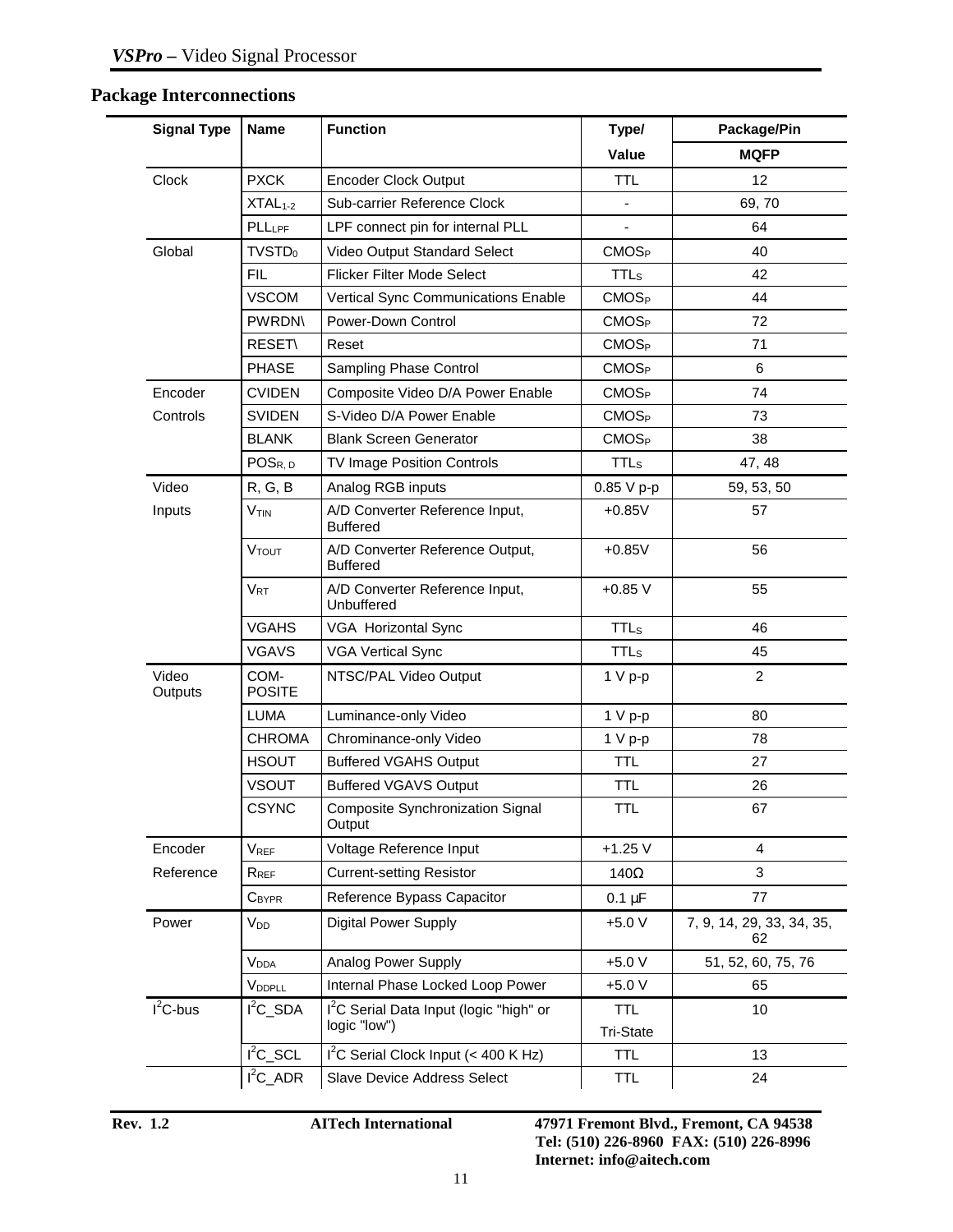| <b>Name</b>                                       | <b>Function</b>                   | Type/             | Package/Pin                                                                |
|---------------------------------------------------|-----------------------------------|-------------------|----------------------------------------------------------------------------|
|                                                   |                                   | Value             | <b>MQFP</b>                                                                |
| $I^2C$ En                                         | $I2C$ control logic enable        | CMOS <sub>P</sub> | 72                                                                         |
| <b>DGND</b>                                       | Digital Ground                    | 0.0 V             | 5, 8, 15, 18, 19, 20, 21,<br>22, 23, 25, 28, 30, 31, 32,<br>36, 37, 43, 61 |
| <b>AGND</b>                                       | Analog Ground                     | 0.0V              | 1, 49, 54, 58, 66, 79                                                      |
| <b>GNDPLL</b>                                     | Internal Phase-Locked Loop Ground | 0.0V              | 63                                                                         |
| <b>NC</b>                                         | Do Not Connect                    |                   | 11, 16, 17, 39, 41, 68                                                     |
| <b>Signal Type</b><br><b>GROUND</b><br>No Connect |                                   |                   |                                                                            |

 $CMOS<sub>P</sub> = CMOS$  with light pull-up  $TTL<sub>S</sub> = TTL$  with Schmitt Trigger

### **Signal Definitions**

### **A/D Converter Interface**

- R, G, B Red, Green, Blue analog input from graphic card/computer. The expected voltage range of these input signals is from 0.0 to 0.85 Volts.
- VGAHS Horizontal sync input from Graphic controller. The polarity of VGAHS is internally corrected to active LOW whether the incoming VGAHS is active HIGH or active LOW. This input may need to be low-pass filtered. A 33 $\Omega$  resistor with a 10pF capacitor R-C filter is recommended.
- VGAVS Vertical sync input from Graphic controller. The polarity of VGAVS is internally corrected to active LOW whether the incoming VGAVS is active HIGH or active LOW. For embedded design, a R-C filter with  $150\Omega$  resistor and  $270pF$  capacitor at VGAVS is required. For external scan converter box design, a 74LS74 Dual D Flip-Flop at incoming VGAVS is required (refer to schematic of Application Note 12).
- $V_{RT}$  A/D reference in, unbuffered. This pin should be connected to a voltage follower or  $V_{TOUT}$  pin.
- $V_{TIN}$  Input to top reference voltage buffer. External 0.1uF bypass capacitor should be used.
- $V_{\text{TOUT}}$  Top reference voltage buffer output that may be connected to  $V_{\text{RT}}$  to supply current to A/D converter reference resistors. In power down mode,  $V_{\text{TOUT}}$  drops to zero.

### **Clock Generators**

PXCK Output of the line locked PLL clock generator for the A/D and digital encoder. This signal is synthesized from the internal PLL. Refer to Table 1 for pixel clock frequency of each input format. XTAL1/2 Connection points for the 27 MHz oscillator/crystal. A stable 27MHz externally generated clock (oscillator) may be fed into  $XTAL<sub>1</sub>$ . With a selected value of capacitors (depends on the characteristic of the crystal) and connecting to a two-terminal crystal between them will generate a stable 27 MHz clock for the processor section of the AIT1168. This clock may be fed into  $XTAL<sub>2</sub>$ .  $\n PLL_{IPF}\n$  Internal phase-locked loop filter node. An external RC network is connected to this pin. The recommended configuration of the loop filter is a 56K Ohm resistor in series with a 0.22 uF capacitor and these two components are parallel to a 2200 pF capacitor to  $V_{\rm cc}$  near pin 65. Refer to Application Note 12 for design suggestion.

| <b>Rev.</b> 1.2 |  |  |
|-----------------|--|--|
|-----------------|--|--|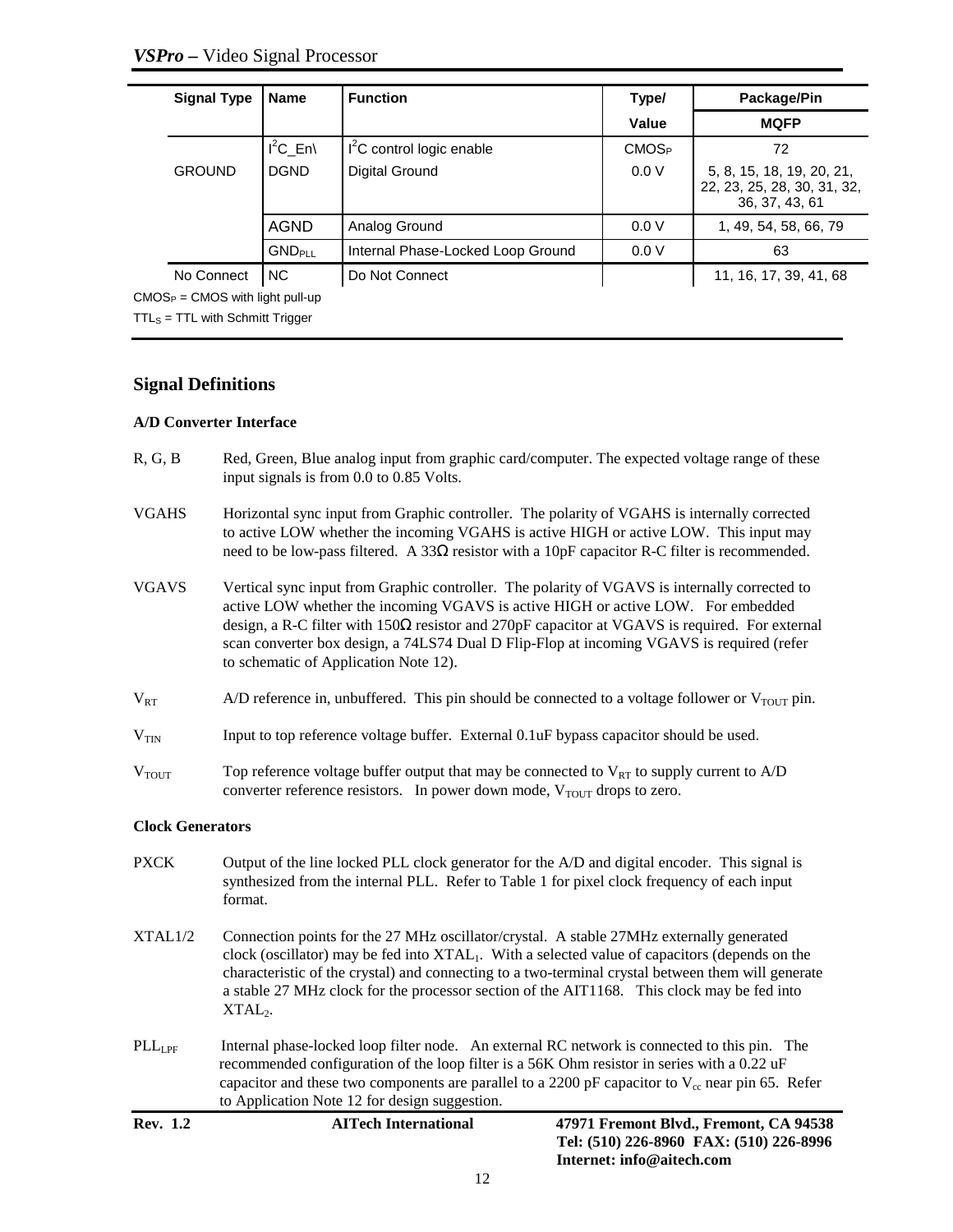### **AIT1168 Controls**

 $TVSTD<sub>0</sub>$  Video output standard select. The AIT1168 auto-detects the incoming VGA frequency and the input line per frame to determine between NTSC and PAL. TVSTV $_0$  sets the video standard between NTSC and NTSC-EIAJ. Refer to *Table 3* for TVSTD<sub>0</sub> select.

Table 3: TVSTD<sub>0</sub> Select VS. TV Standards

| <b>TVSTD<sub>0</sub></b> | <b>Video Field Rate</b> | <b>Television</b><br><b>Standard</b> |
|--------------------------|-------------------------|--------------------------------------|
|                          | 60Hz                    | NTSC-EIA                             |
|                          | 60Hz                    | <b>NTSC</b>                          |
|                          | 50Hz                    | PAL/B, G, I                          |

FIL Vertical Filter Mode select (state machine). The 3-line flicker reduction filter may be configured for 3-line filtering, 2-line filtering, and no vertical filtering modes with these pins. If VSCOM is high, FIL will be ignored. Refer to filter modes listed in *Table 4*.

| Table 4:           | <b>Filter Modes</b>          |
|--------------------|------------------------------|
|                    | <b>Filter Mode (VSCOM=0)</b> |
| 3-line             |                              |
| 2-line             |                              |
| No filter (1-line) |                              |
| <b>Color Bars</b>  |                              |

- VSCOM Vertical Sync. Communications enable. When HIGH, vertical sync pulse width (VGAVS) will control the filter mode, and FIL will be ignored. The pulse-width will be interpreted according to *Table 5* on page 14.
- PWRDN\ When LOW, the AIT1168 is configured for minimum power consumption with all A/D, D/A, and logic disabled. When HIGH, the AIT1168 is fully operational and subject to control input pins. It shares the same pin with  $I^2C$  EN.

### **Encoder Controls**

- BLANK When HIGH, the BLUE color is selected and displayed on the screen until BLANK goes LOW. When LOW, composite and S-video output is available.
- POSD, Adjust screen position when HIGH. The position controls change the processor timing relative POSR to incoming video so that the viewed image may be shifted right or down, to reveal portions of to incoming video so that the viewed image may be shifted right or down, to reveal portions of the image that may be found near the edges or in the over scan areas. Vertical position is adjusted 4 lines per frame, total of 64 lines. While horizontal position is moved 4 pixels per frame, total 64 pixels. Upon reaching the end, the video image will revert to the upper/left most position.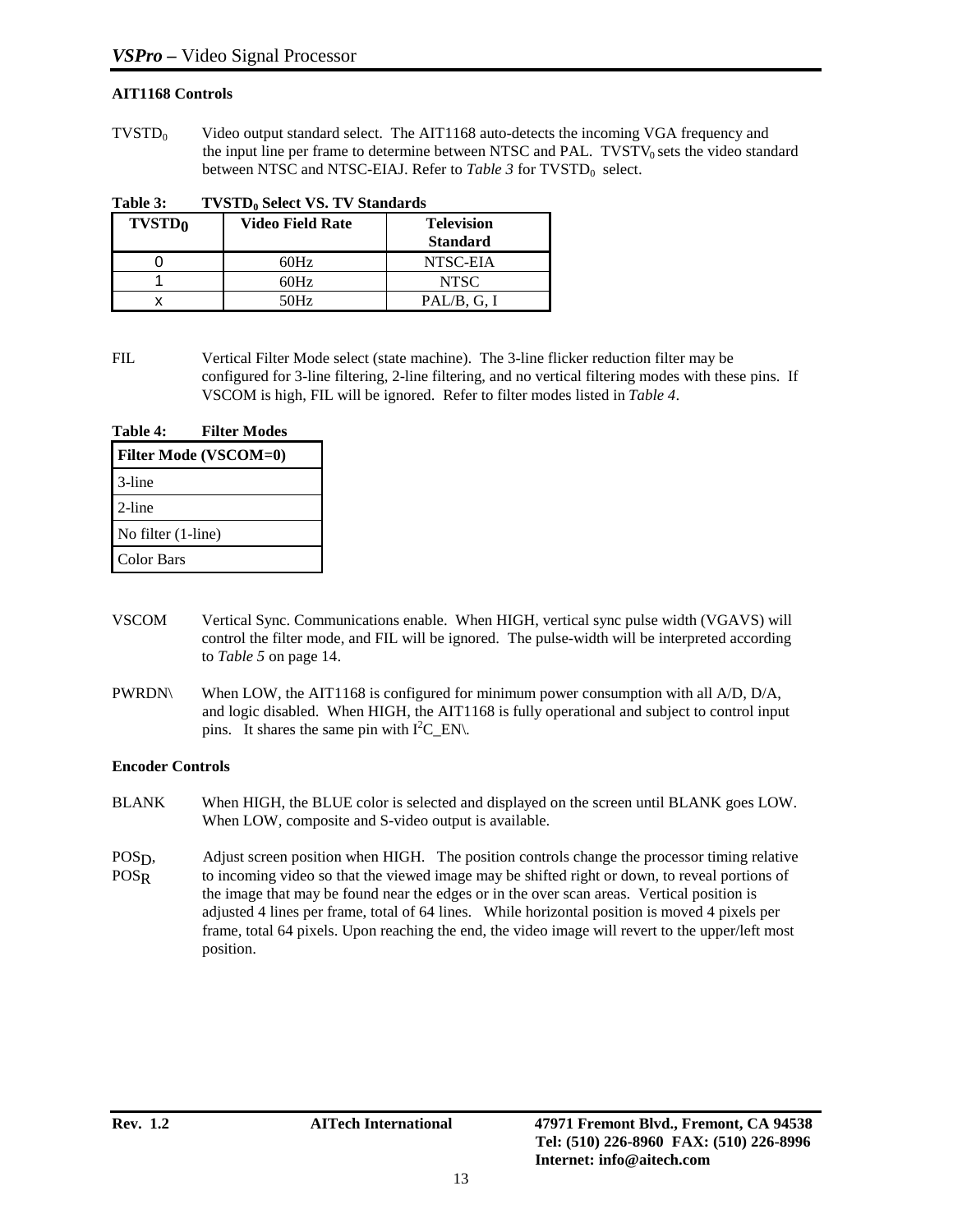|                    |           |                                 |            |                   | <b>HS/VS</b><br>$(VSCOM=1)$ |            |            |              |
|--------------------|-----------|---------------------------------|------------|-------------------|-----------------------------|------------|------------|--------------|
| <b>VGA</b><br>Mode | $TVSTD_0$ | <b>Video</b><br><b>Standard</b> | Video Size | <b>Line/Frame</b> | Filter:3-L                  | Filter:2-L | Filter:1-L | <b>Blank</b> |
| 640 x 480          | $\Omega$  | NTSC-EIA                        | Overscan   | 525               | $\mathcal{D}_{\mathcal{L}}$ | 4          | 5          | 13           |
|                    |           | <b>NTSC</b>                     | Overscan   | 525               | 2                           | 4          | 5          | 13           |
| 640 x 480          | $\Omega$  | NTSC-EIA                        | Underscan  | 600               | $\overline{2}$              | 4          | 5          | 13           |
|                    |           | <b>NTSC</b>                     | Underscan  | 600               | $\mathfrak{D}$              | 4          | 5          | 13           |
| 640 x 480          | X         | <b>PAL</b>                      | Overscan   | 625               | $\overline{2}$              | 4          | 5          | 13           |
| 640 x 480          | X         | PAL                             | Underscan  | 625               | 6                           | 7          | 9          | 13           |
| 800 x 600          | $\Omega$  | NTSC-EIA                        | Underscan  | 735               | $\mathfrak{D}$              | 4          | 5          | 13           |
|                    |           | <b>NTSC</b>                     | Underscan  | 735               | $\mathcal{D}_{\mathcal{L}}$ | 4          | 5          | 13           |
| 800 x 600          | X         | PAL                             | Overscan   | 625               | 10                          | 11         | 12         | 13           |
| 800 x 600          | x         | <b>PAL</b>                      | Underscan  | 700               | 10                          | 11         | 12         | 13           |

### **Table 5: VSCOM Summary**

### **Encoder Interface**

| Rev. 1.2                | <b>AITech International</b><br>47971 Fremont Blvd., Fremont, CA 94538<br>Tel: (510) 226-8960 FAX: (510) 226-8996<br>Internet: info@aitech.com                                                                                                                                         |  |  |  |  |  |
|-------------------------|---------------------------------------------------------------------------------------------------------------------------------------------------------------------------------------------------------------------------------------------------------------------------------------|--|--|--|--|--|
| Note:                   | Table 7 on page 21 and 22 provides a function comparison reference for the AIT1168 and<br>AIT1108.                                                                                                                                                                                    |  |  |  |  |  |
| <b>AGND</b>             | Ground point for internal analog circuits. $D_{\text{GND}}$ and $A_{\text{GND}}$ should be connected to the same<br>ground plane.                                                                                                                                                     |  |  |  |  |  |
| <b>DGND</b>             | Ground point for internal digital circuits.                                                                                                                                                                                                                                           |  |  |  |  |  |
| <b>VDDA</b>             | +5 Volt power to internal analog circuits. V <sub>DD</sub> and V <sub>DDA</sub> must come from the same source.                                                                                                                                                                       |  |  |  |  |  |
| V <sub>DD</sub>         | +5 Volt power to internal digital circuits.                                                                                                                                                                                                                                           |  |  |  |  |  |
| <b>Power and Ground</b> |                                                                                                                                                                                                                                                                                       |  |  |  |  |  |
| $C_{\text{BYPR}}$       | An external 0.1 µF capacitor should be connected between $C_{BYPR}$ and $V_{DDA}$ to reduce noise on<br>the internal reference circuitry.                                                                                                                                             |  |  |  |  |  |
| <b>CHROMA</b>           | This analog chrominance video output drives a 50 Ohm terminated line. The CHROMA signal,<br>when combined with the LUMA output signal comprises an S-Video two-wire video signal and<br>is suitable for driving monitors, projectors, VCRs and other S-Video input devices.           |  |  |  |  |  |
| <b>LUMA</b>             | This analog base band monochrome video output can drive 1 Volt peak-peak video into a 50<br>Ohm terminated line. The luminance signal contains all sync and active video information<br>necessary to drive black-and-white video input devices.                                       |  |  |  |  |  |
| COM-<br><b>POSITE</b>   | This analog base band composite video output can drive 1 Volt peak-peak video into a 50 Ohm<br>terminated line. The composite signal contains all sync, sub-carrier and active video<br>information to drive monitors, projectors, VCRs or other video input devices.                 |  |  |  |  |  |
| <b>RREF</b>             | A resistor of 140 Ohms is connected between the RREF terminal and ground to set up the<br>reference current for the three internal D/A converters. The value of this resistor determines the<br>full-scale output current (and therefore the peak video level) of the D/A converters. |  |  |  |  |  |
| <b>VREF</b>             | This pin is the output of an internal 1.25 Volt band-gap type voltage reference and provides the<br>required reference voltage for the three D/A converters.                                                                                                                          |  |  |  |  |  |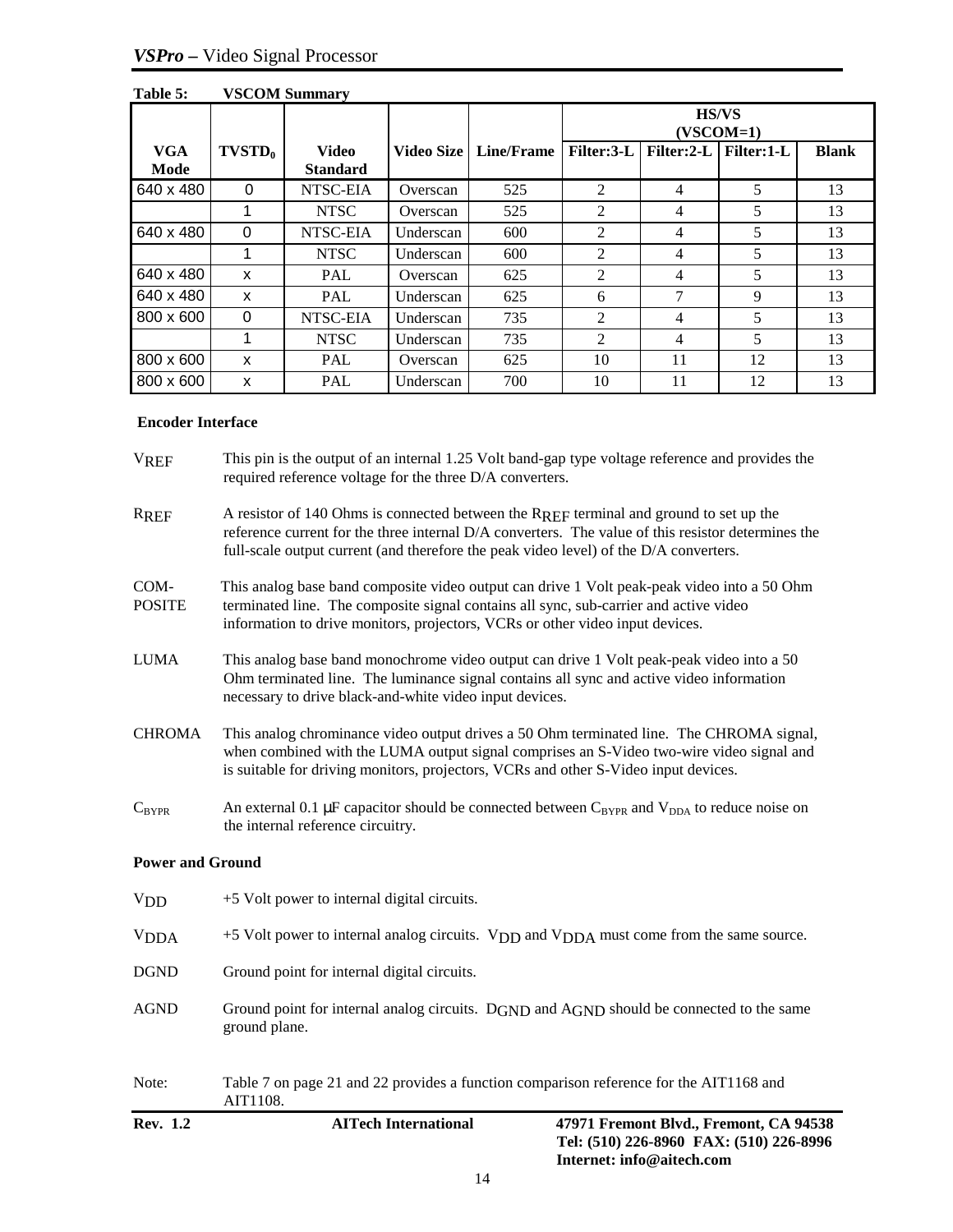### $\mathbf A$ bso $\mathbf l$ ute  $\mathbf M$ aximum  $\mathbf R$ atings (beyond which the device may be damaged) $^1$

| <b>Power Supply Voltages</b>                                                                              |  |  |  |  |
|-----------------------------------------------------------------------------------------------------------|--|--|--|--|
|                                                                                                           |  |  |  |  |
|                                                                                                           |  |  |  |  |
|                                                                                                           |  |  |  |  |
|                                                                                                           |  |  |  |  |
| Digital Inputs                                                                                            |  |  |  |  |
|                                                                                                           |  |  |  |  |
|                                                                                                           |  |  |  |  |
| Analog Inputs                                                                                             |  |  |  |  |
|                                                                                                           |  |  |  |  |
|                                                                                                           |  |  |  |  |
| Outputs                                                                                                   |  |  |  |  |
|                                                                                                           |  |  |  |  |
|                                                                                                           |  |  |  |  |
|                                                                                                           |  |  |  |  |
| Temperature                                                                                               |  |  |  |  |
| Operating, ambient manufactured and contact the contract of the contract of the contract of the CO°C.     |  |  |  |  |
|                                                                                                           |  |  |  |  |
|                                                                                                           |  |  |  |  |
|                                                                                                           |  |  |  |  |
|                                                                                                           |  |  |  |  |
| 1 Absolute maximum ratings are limiting values applied individually while all other parameters are within |  |  |  |  |

1. Absolute maximum ratings are limiting values applied individually while all other parameters are within specified operating conditions. Functional operation under any of these conditions is NOT implied. Performance and reliability are guaranteed only if Operating Conditions are not exceeded.

- 2. Applied voltage must be current limited to specified range.
- 3. Forcing voltage must be limited to specified range.
- 4. Current is specified as conventional current flowing into the device.

5. EIAJ test method.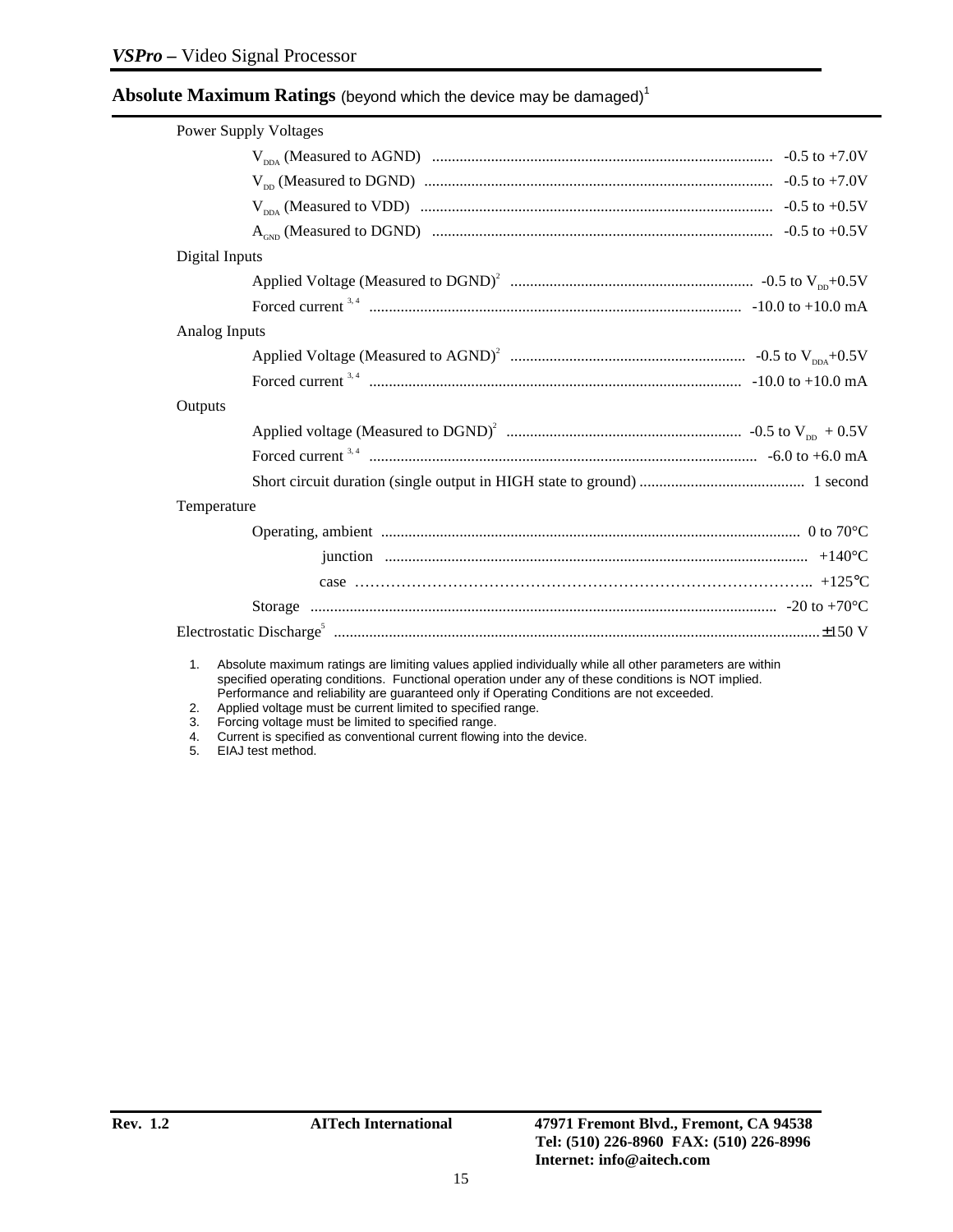| Parameter                                   |                                                   | Min              | <b>Nom</b>                | <b>Max</b>      | Units             |
|---------------------------------------------|---------------------------------------------------|------------------|---------------------------|-----------------|-------------------|
| $V_{DD}$                                    | Digital Power Supply Voltage                      | 4.75             | 5.0                       | 5.25            | $\mathbf V$       |
| $\rm V_{\rm dDA}$                           | Analog Power Supply Voltage                       | 4.75             | 5.0                       | 5.25            | V                 |
| $\mathbf{A}_{\text{G}_{\text{ND}}}$         | Analog Ground (Measured to $D_{GND}$ )            | $-0.1$           | $\mathbf{0}$              | 0.1             | $\mathbf V$       |
| $F_{\rm xtal}$                              | Crystal/Reference Clock Frequency                 |                  | 27                        |                 | MHz               |
| $f_{\text{XTOL}}$                           | Crystal/Reference Clock Frequency Tolerance       | $\boldsymbol{0}$ | ±300                      | $\pm 810$       | Hz                |
| $\mathbf{f}_{_{\rm H}}$                     | VGAHS Frequency in overscan mode                  |                  |                           |                 |                   |
|                                             | 59.94 Hz Modes                                    |                  | 31.469                    |                 | KHz               |
|                                             | 50Hz Modes                                        |                  | 31.250                    |                 | <b>KHz</b>        |
| $\rm N_{\scriptscriptstyle H}$              | Lines per VGA field in overscan mode              |                  |                           |                 |                   |
|                                             | 59.94 Hz Modes                                    | 525              | 525                       | 525             |                   |
|                                             | 50Hz Modes                                        | 625              | 625                       | 625             |                   |
|                                             | Tolerance                                         | ±0               | ±0                        | ±0              |                   |
| $t_{\rm pWH}$                               | Reference Clock Pulse Width, HIGH                 |                  | 18.5                      |                 | ns                |
| $t_{\scriptscriptstyle \rm PWL}$            | Reference Clock Pulse Width, LOW                  |                  | 18.5                      |                 | ns                |
| $t_{_{\rm PWHS}}$                           | <b>VGAHS Pulsewidth</b>                           |                  |                           |                 | $\mu$ s           |
| $t_{\rm vs\text{-}HS}$                      | <b>VGAVS to VGAHS Delay</b>                       |                  |                           |                 | ns                |
| $t_{s}$                                     | Control Input Pulse Width, HIGH                   |                  | 50                        |                 | ns                |
| $\mathfrak{t}_{_{\!H}}$                     | Control Input Pulse Width, LOW                    |                  | 50                        |                 | ns                |
| $\rm V_{\rm \scriptscriptstyle RT}$         | Reference Voltage, Top                            | 0.5              | 0.85                      | 2.0             | $\mathbf V$       |
| $V_{IN}$                                    | Analog Input Range                                | $\boldsymbol{0}$ |                           | $\rm V_{_{RT}}$ | V                 |
| $V_{REF}$                                   | <b>Output Reference Voltage</b>                   |                  | 1.25                      |                 | V                 |
| $I_{REF}$                                   | D/A Converter Reference Current                   |                  | 8.4                       |                 | mA                |
| $R_{REF}$                                   | Reference Resistor, $V_{\text{ref}} = \text{Nom}$ |                  | 140                       |                 | Ω                 |
| $R_{\text{out}}$                            | <b>Total Output Load Resistance</b>               |                  | 50<br>$(150\frac{75}{1})$ |                 | $\Omega$          |
| $\mathbf{V}_{_{\text{IH}}}$                 | Input Voltage, Logic HIGH                         | 2.0              |                           |                 | $\mathbf V$       |
| $V_{_{\rm IL}}$                             | Input Voltage, Logic LOW                          |                  |                           | 0.8             | V                 |
| $\mathbf{I}_{\text{OH}}$                    | Output Current, Logic HIGH                        |                  |                           | $-2.0$          | mA                |
| $I_{\rm OL}$                                | Output Current, Logic LOW                         |                  |                           | 4.0             | mA                |
| $\mathbf{T}_{\scriptscriptstyle{\text{A}}}$ | Ambient Temperature, Still Air                    | $\boldsymbol{0}$ |                           | 70              | $^{\circ}{\rm C}$ |

# **Operating Conditions**

 $T_c$  Case Temperature, Still Air 105 105 °C

 $\overline{\phantom{a}}$ 

 $\overline{\phantom{a}}$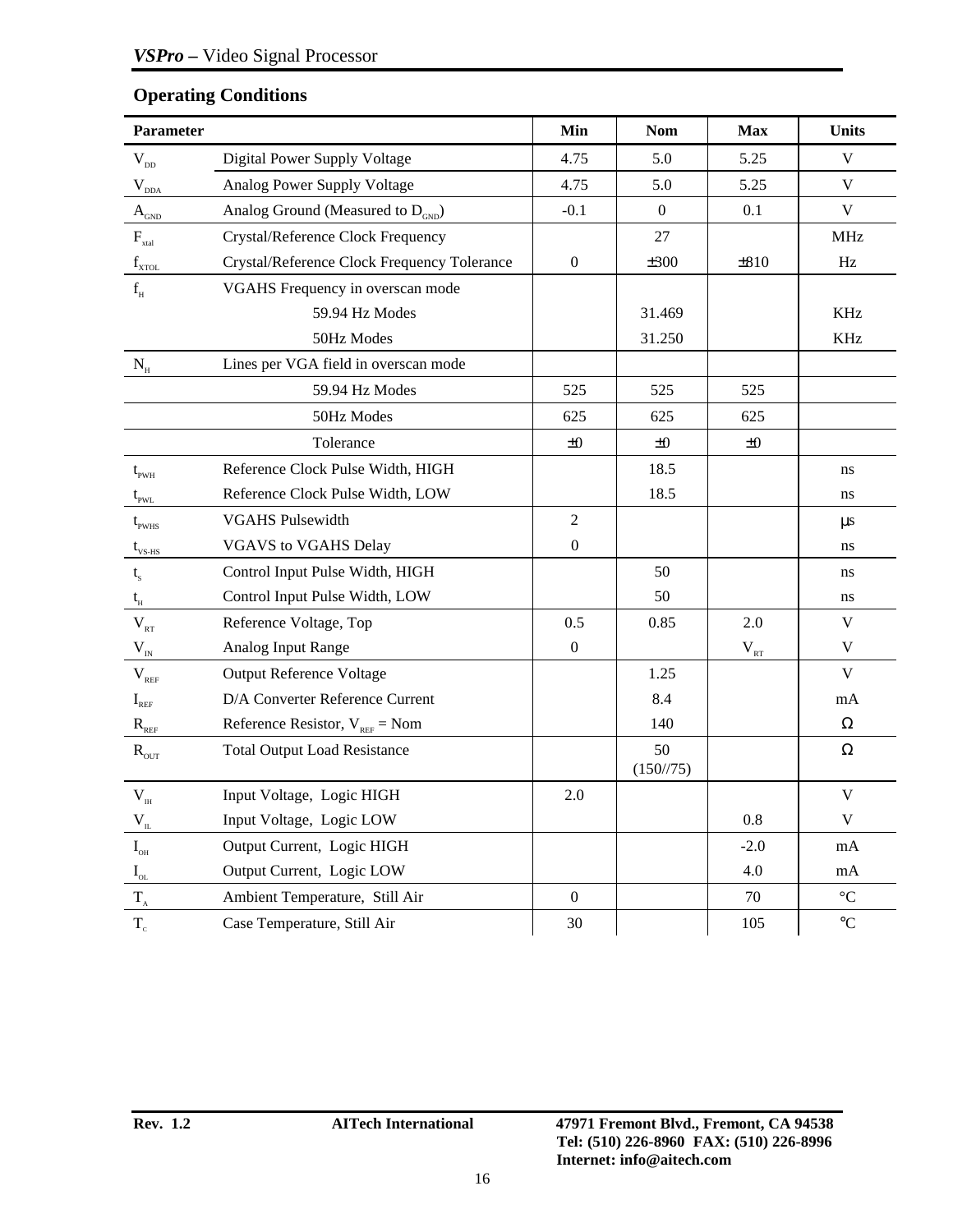### **Electrical Characteristics**

| <b>Parameter</b>                        |                                     | <b>Conditions</b>                                              | Min   | Typ  | <b>Max</b> | <b>Units</b> |
|-----------------------------------------|-------------------------------------|----------------------------------------------------------------|-------|------|------------|--------------|
| $I_{DD}$                                | Power Supply Current,<br>Operating  | CVIDEN=H, SVIDEN=H                                             |       | 300  |            | mA           |
| $I_{\text{DDSV}}$                       | S-Video Active                      | CVIDEN=L, SVIDEN=H                                             |       | 280  |            | mA           |
| $I_{\text{DDCV}}$                       | Composite Video Active              | CVIDEN=H, SVIDEN=L                                             |       | 240  |            | mA           |
| $I_{\text{d}}$                          | Standby                             | CVIDEN=L, SVIDEN=L                                             |       | 220  |            | mA           |
| $I_{DDQ}$                               | Power Supply Current,<br>Power-Down | $V_{\text{nn}} = \text{Max}$ , PWRDN $\backslash = \text{LOW}$ |       | 70   |            | mA           |
| $V_{RO}$                                | Voltage Reference Output            |                                                                |       | 1.25 |            | V            |
| $Z_{\rm RO}$                            | $V_{REF}$ Output Impedance          |                                                                |       | 750  |            | Ω            |
| $\mathbf{C}_\text{\tiny Al}$            | Input Capacitance, A/D              | $ADCLK = LOW$                                                  |       | 10   |            | pF           |
|                                         |                                     | $ADCLK = HIGH$                                                 |       | 10   |            | pF           |
| $R_{\rm IN}$                            | <b>Input Resistance</b>             |                                                                | 500   | 1000 |            | $K\Omega$    |
| $\mathbf{I}_{\textsc{cb}}$              | Input Current, Analog               |                                                                |       |      | ±15        | $\mu A$      |
| $C_{I}$                                 | <b>Digital Input Capacitance</b>    |                                                                |       | 5    | 10         | pF           |
| $\mathbf{C}_\mathrm{o}$                 | <b>Digital Output Capacitance</b>   |                                                                |       | 10   |            | pF           |
| $\mathbf{I}_{\scriptscriptstyle\rm IH}$ | Input Current, HIGH                 | $V_{\text{DD}} = \text{Max}, V_{\text{IN}} = V_{\text{DD}}$    |       |      | $\pm 10$   | μA           |
| $I_{\text{IL}}$                         | Input Current, LOW                  | $V_{\text{DD}} = \text{Max}, V_{\text{IN}} = 0 V$              |       |      | $\pm 10$   | μA           |
| $I_{\rm os}$                            | <b>Short-Circuit Current</b>        |                                                                | $-20$ |      | $-80$      | mA           |
| $\mathbf{V}_{_{\mathrm{OH}}}$           | Output Voltage, HIGH                | $I_{\text{OH}} = \text{Max}$                                   | 2.4   |      |            | V            |
| $V_{_{OL}}$                             | Output Voltage, LOW                 | $I_{\text{or}} = \text{Max}$                                   |       |      | 0.4        | V            |

# **Switching Characteristics**

| <b>Parameter</b> |                             | Conditions                   | Min | Typ | Max | Units |
|------------------|-----------------------------|------------------------------|-----|-----|-----|-------|
| $t_{DS}$         | <b>Sync Output Delay</b>    | VGA Sync to Sync Out         |     | 100 |     | ns    |
| $b_{\text{DOV}}$ | <b>Analog Output Delay</b>  | <b>PXCK Out to Video Out</b> |     |     | 15  | ns    |
| $t_{R}$          | D/A Output Current Risetime | 10% to 90% of Full Scale     |     |     |     | ns    |
|                  | D/A Output Current Falltime | 90% to 10% of Full Scale     |     |     |     | ns    |

# **Input System Performance Characteristics**

| <b>Parameter</b>                               |                                              | <b>Conditions</b>                                    | Min   | <b>Typ</b> | <b>Max</b> | <b>Units</b> |
|------------------------------------------------|----------------------------------------------|------------------------------------------------------|-------|------------|------------|--------------|
| $E_{LI}$                                       | A/D Integral Linearity Error,<br>Independent | $V_{RT} = 2.0 V$                                     |       | $\pm 0.5$  | $\pm 1.3$  | <b>LSB</b>   |
| $E_{LD}$                                       | A/D Differential Linearity Error             | $V_{\rm pr} = 2.0 V$                                 |       | $\pm 0.3$  | $\pm 0.5$  | <b>LSB</b>   |
| $\mathbf{E}_{\scriptscriptstyle{\mathrm{AP}}}$ | Aperture Error                               |                                                      |       | 30         |            | ps           |
| $E_{\text{or}}$                                | Offset Voltage, Top                          | $R_r$ - $V_{N}$ for most positive code<br>transition | $-20$ | 45         | 80         | mV           |
| $E_{OB}$                                       | Offset Voltage, Bottom                       | $V_{N}$ for most negative code<br>transition         | 30    | 65         | 110        | mV           |

**Rev. 1.2 AITech International 47971 Fremont Blvd., Fremont, CA 94538 Tel: (510) 226-8960 FAX: (510) 226-8996 Internet: info@aitech.com**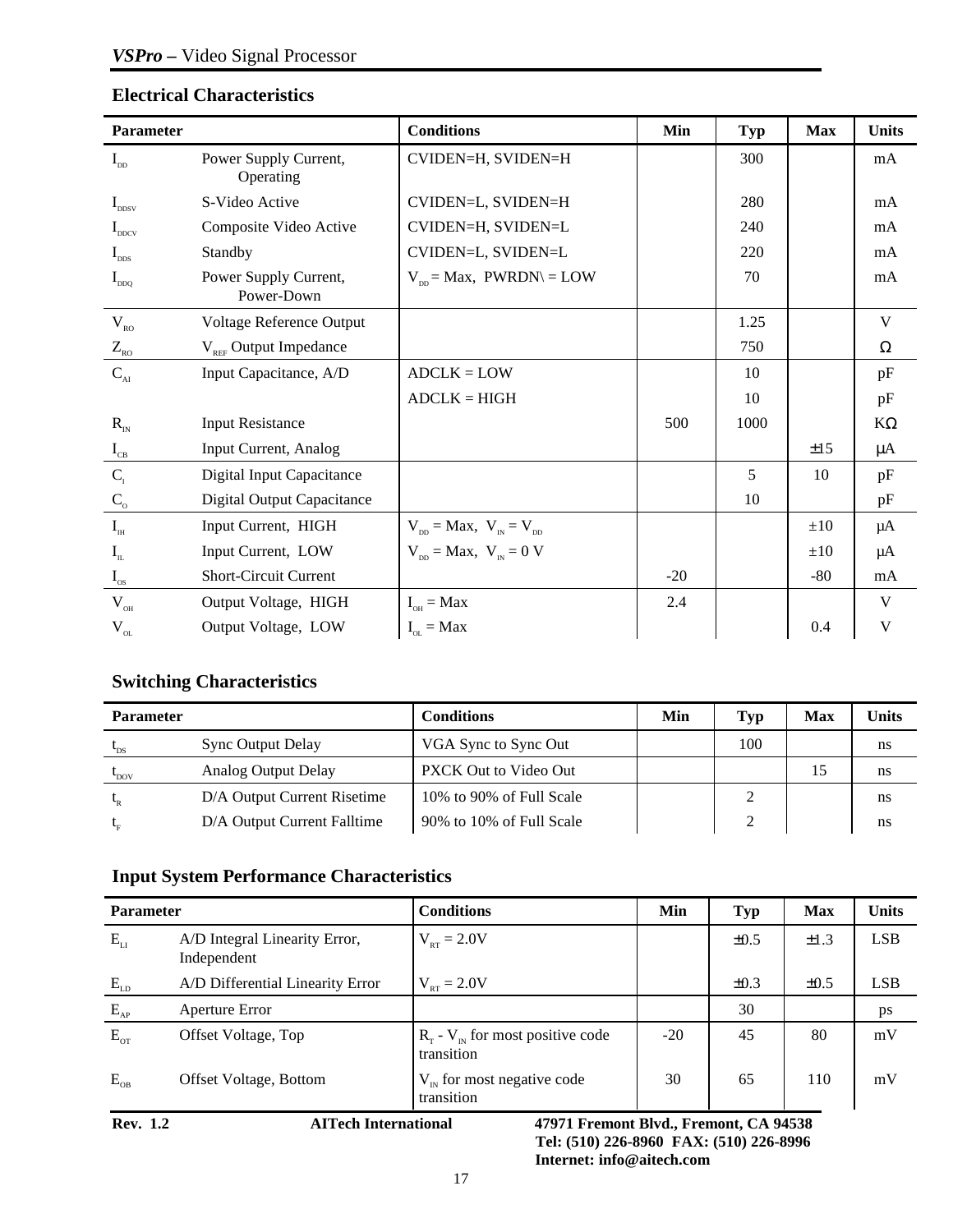Note: Values shown in Typ column are typical for  $V_{DD} = V_{DDA} = +5V$  and  $T_A = 25^{\circ}C$ .

| <b>Parameter</b> |                              | Min<br><b>Conditions</b>                    |    | <b>Typ</b> | <b>Max</b> | <b>Units</b>  |
|------------------|------------------------------|---------------------------------------------|----|------------|------------|---------------|
| <b>RES</b>       | D/A Converter Resolution     |                                             | 10 | 10         | 10         | <b>Bits</b>   |
| dp               | Differential Phase           | $PXCK = 27 MHz$ ,<br>40 IRE Ramp            |    | 0.5        |            | degree        |
| $\mathrm{dg}$    | Differential Gain            | $PXCK = 27 MHz$ ,<br>40 IRE Ramp            |    | 1.5        |            | $\%$          |
| <b>CNLP</b>      | Chroma Nonlinear Phase       | NTC-7 Combination                           |    |            | ±1.25      | degree        |
| <b>CNLG</b>      | Chroma Nonlinear Gain        | NTC-7 Combination                           |    |            | $\pm 1.0$  | $\%$          |
| <b>PSRR</b>      | Power Supply Rejection Ratio | $C_{_{RVP}} = 0.1 \mu F, f = 1 \text{ KHz}$ |    | 0.5        |            | $\frac{9}{6}$ |
|                  |                              |                                             |    |            |            | $\%V_{DD}$    |

# **Output System Performance Characteristics**

Notes:

1. Noise Level is unified weighted, 10 kHz to 5.0 MHz bandwidth, with Tilt Null ON measured using VM700 "Measure

Mode." 2. Noise Level is unified weighted, 10 kHz to 5.0 MHz bandwidth, measured using VM700 "Auto Mode".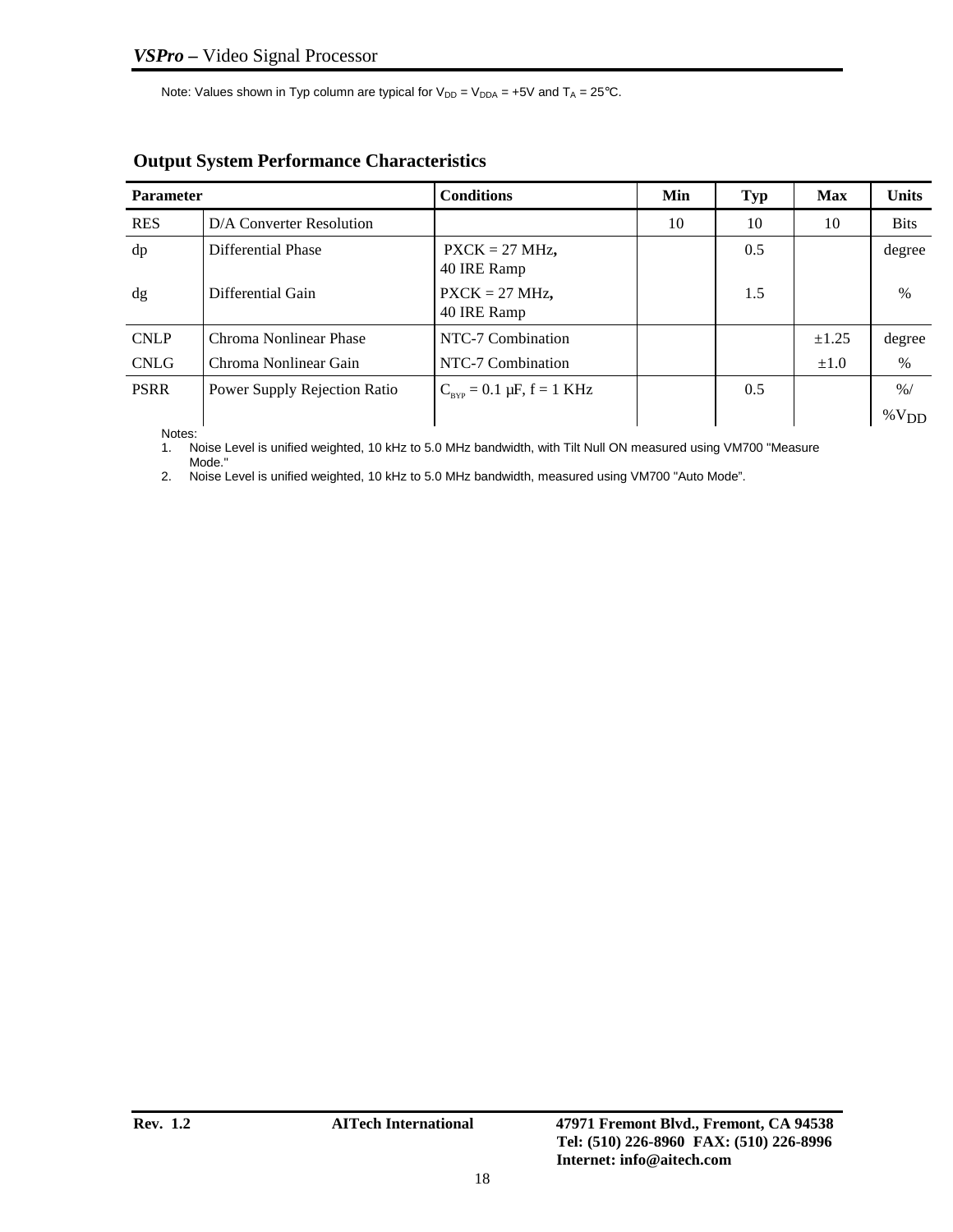| Pin            | <b>Name</b>                                   | Pin | <b>Name</b>                        | Pin    | <b>Name</b>               | Pin | <b>Name</b>                        |
|----------------|-----------------------------------------------|-----|------------------------------------|--------|---------------------------|-----|------------------------------------|
| 1              | $\operatorname{AGND}$                         | 21  | <b>DGND</b>                        | 41     | $_{\mathrm{NC}}$          | 61  | $\operatorname{DGND}$              |
| $\overline{2}$ | <b>COMPOSITE</b>                              | 22  | <b>DGND</b>                        | 42     | ${\rm FIL}$               | 62  | $\rm V_{\rm\scriptscriptstyle DD}$ |
| 3              | $\mathbf{R}_{\scriptscriptstyle\mathrm{REF}}$ | 23  | <b>DGND</b>                        | 43     | DGND / UV_SEL             | 63  | $\mathrm{GND}_{\mathrm{PL}}$       |
| 4              | $V_{REF}$                                     | 24  | $I^2C$ _ADR                        | 44     | <b>VSCOM</b>              | 64  | $\text{PLL}_{\text{\tiny LPF}}$    |
| 5              | $\operatorname{DGND}$                         | 25  | $\operatorname{DGND}$              | 45     | <b>VGAVS</b>              | 65  | $\mathbf{V}_{\text{DDPLL}}$        |
| 6              | <b>PHASE</b>                                  | 26  | <b>VSOUT</b>                       | 46     | <b>VGAHS</b>              | 66  | $\rm{AGND}$                        |
| 7              | $\rm V_{\scriptscriptstyle DD}$               | 27  | <b>HSOUT</b>                       | 47     | $POS_{R}$                 | 67  | <b>CSYNC</b>                       |
| 8              | $\operatorname{DGND}$                         | 28  | <b>DGND</b>                        | 48     | $POS_{p}$                 | 68  | NC                                 |
| 9              | $\mathbf{V}_{_{\rm DD}}$                      | 29  | $\rm V_{\rm\scriptscriptstyle DD}$ | 49     | $\rm{AGND}$               | 69  | $XTAL$ <sub>1</sub>                |
| 10             | $I^2C$ _SDA                                   | 30  | $\operatorname{DGND}$              | 50     | $\, {\bf B}$              | 70  | XTAL,                              |
| 11             | NC                                            | 31  | <b>DGND</b>                        | 51     | $\mathbf{V}_{\text{DDA}}$ | 71  | <b>RESET\</b>                      |
| 12             | <b>PXCK</b>                                   | 32  | <b>DGND</b>                        | 52     | $\mathbf{V}_{\text{dDA}}$ | 72  | $PWRDN \setminus I^2C_EN$          |
| 13             | $I^2C$ <sub>_SCL</sub>                        | 33  | $\rm V_{\rm\scriptscriptstyle DD}$ | 53     | G                         | 73  | <b>SVIDEN</b>                      |
| 14             | $\mathbf{V}_{_{\rm DD}}$                      | 34  | $\rm V_{\rm\scriptscriptstyle DD}$ | 54     | <b>AGND</b>               | 74  | <b>CVIDEN</b>                      |
| 15             | <b>DGND</b>                                   | 35  | $\mathbf{V}_{_{\rm DD}}$           | 55     | $\rm V_{_{RT}}$           | 75  | $\rm V_{_{DDA}}$                   |
| 16             | NC                                            | 36  | $\operatorname{DGND}$              | 56     | $\mathbf{V}_{\text{TOT}}$ | 76  | $\mathbf{V}_{\text{DDA}}$          |
| 17             | $\rm NC$                                      | 37  | <b>DGND</b>                        | 57     | $\rm V_{\rm TIN}$         | 77  | $C_{BYPR}$                         |
| 18             | $\operatorname{DGND}$                         | 38  | <b>BLANK</b>                       | 58     | $\rm{AGND}$               | 78  | <b>CHROMA</b>                      |
| 19             | $\operatorname{DGND}$                         | 39  | $_{\mathrm{NC}}$                   | 59     | ${\bf R}$                 | 79  | <b>AGND</b>                        |
| $20\,$         | <b>DGND</b>                                   | 40  | $TVSTD_0$                          | $60\,$ | $\mathbf{V}_{_{DDA}}$     | 80  | <b>LUMA</b>                        |

**Table 6. AIT1168 MQFP Package - Pin Assignments**

**Figure 2. AIT1168 80 Lead Metric Quad Flat Pack (MQFP) Outline**

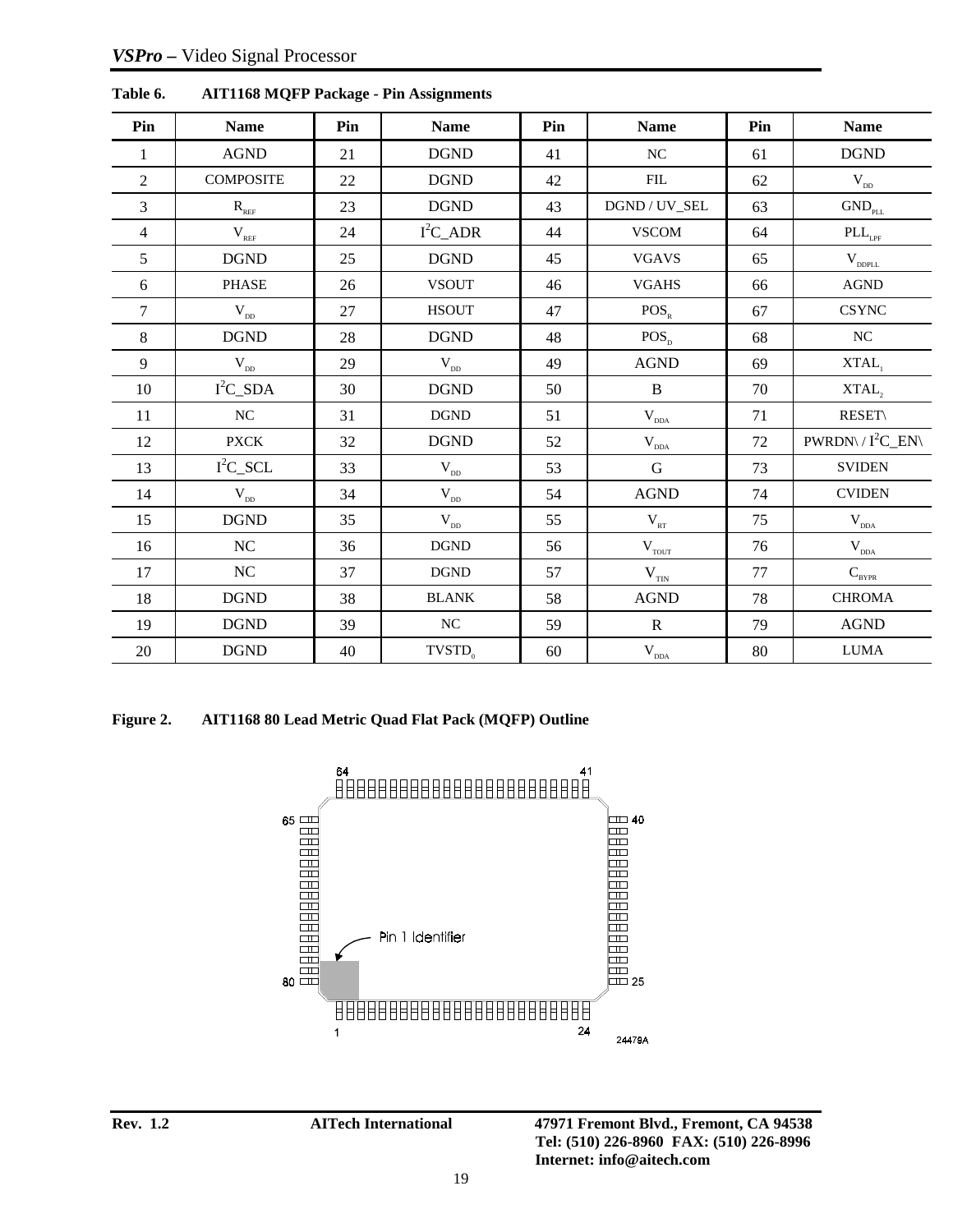### **Figure 3. AIT1168 80-Lead Metric Quad Flat Pack (MQFP) Dimensions**

**Dimensions** 

- Notes: 1. All dimensions and tolerances conform to ANSI Y14 5M-1982.
	- 2. Dimensions  $D_1$  and  $E_1$  do not include mold protrusion. Allowable protrusion is 0.010 inch  $(0.245 \, \text{mm})$
	- 3. Pin 1 identifier is optional.
	- 4. Dimension N: number of terminals.
	- 5. Dimensions ND, NE: number of terminals per package edge.
	- 6. Controlling dimension: mm.

|       | Millimeters (Inches) |                   |                    |  |  |  |
|-------|----------------------|-------------------|--------------------|--|--|--|
| Sym   | Min<br>Max           |                   | <b>Notes</b>       |  |  |  |
| А     |                      | 3.40(.134)        |                    |  |  |  |
| 71    | 0.15(.005)           | 0.35(.014)        |                    |  |  |  |
| В     | 0.30(.012)           | 0.45(.018)        |                    |  |  |  |
| D     | 23.90(.941) Basic    |                   |                    |  |  |  |
| D1    | 20.00(.787) Basic    | Note 2            |                    |  |  |  |
| E     | 17.90(.705) Basic    |                   |                    |  |  |  |
| $E_1$ |                      | 14.00(.551) Basic | Note 2             |  |  |  |
| е     |                      |                   | $0.80(.031)$ Basic |  |  |  |
| L     | 0.73(.029)           | 1.03(.041)        |                    |  |  |  |
| N     |                      |                   | 80, Note 4         |  |  |  |
| ND    |                      |                   | 24, Note 5         |  |  |  |
| ΝE    |                      |                   | 16, Note 5         |  |  |  |
|       |                      |                   |                    |  |  |  |

Ref. 90X00181



24477A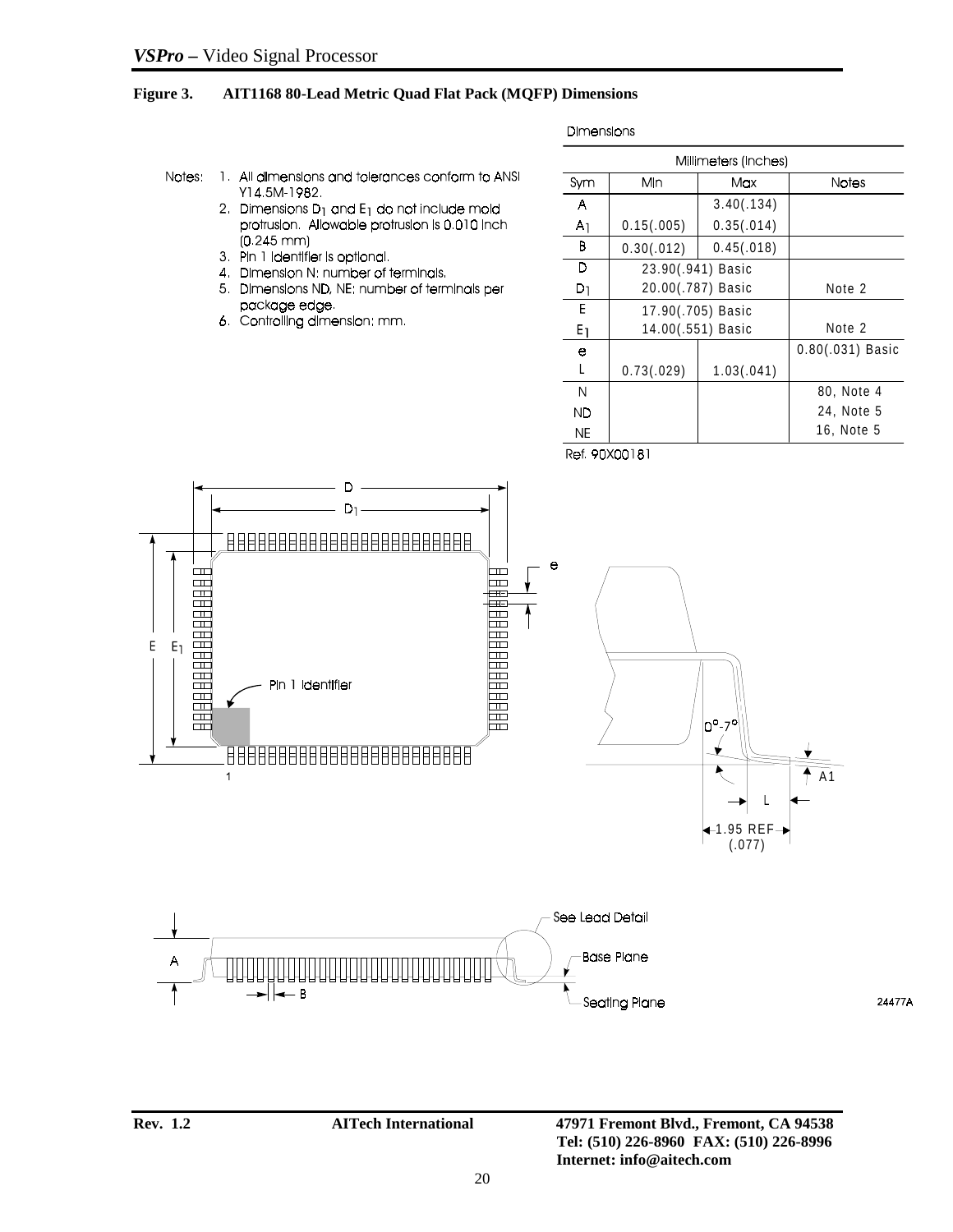### **Table 7. IC Function Comparison**

|                             | <b>AIT1168</b> | <b>AIT1108</b> | <b>Comment</b>                                                                                |
|-----------------------------|----------------|----------------|-----------------------------------------------------------------------------------------------|
| <b>Functions</b>            |                |                |                                                                                               |
| Power-Down                  | Yes            | Yes            | Power saving                                                                                  |
| Zoom                        | No             | No             | Master mode function, needs external memory                                                   |
| <b>Blank</b>                | Yes            | Yes            | Blanks the TV output                                                                          |
| Filter<br>$3 - 2 - 1 - Bar$ | Yes            | Yes            | switch between 3-line, 2-line, no-filter, and Color<br>Bar                                    |
| Color bar                   | Yes            | Yes            | Color bar display can be triggered by Filter pin                                              |
| Slave/Master                | Slave          | Slave          | Slaved timing to incoming VGA HSync                                                           |
| <b>VSCOM</b>                | Yes            | Yes            | Software control using Sync                                                                   |
| Freeze                      | N <sub>o</sub> | N <sub>0</sub> | Master mode only                                                                              |
| Pos-Up                      | $No*$          | N <sub>o</sub> | Positioning controls.<br>*Up is available only when 4-position control is set                 |
| Pos-Left                    | $No*$          | N <sub>o</sub> | Positioning controls.<br>*Left is available only when 4-position control is<br>set            |
| Pos-Right                   | Yes            | Yes            |                                                                                               |
| Pos-Down                    | Yes            | Yes            |                                                                                               |
|                             |                |                |                                                                                               |
| <b>SETUP</b>                |                |                |                                                                                               |
| Phase                       | Yes            | Yes            | A/D acquisition clock phase adjust                                                            |
| Ramtype                     | N <sub>o</sub> | N <sub>o</sub> | Memory select                                                                                 |
| $2/4$ pos                   | Yes            | N <sub>o</sub> | Selects between 2 or 4 button positioning control                                             |
| Fastmem                     | No             | No             | Master mode function, require fast access memory                                              |
| Blue                        | No             | Yes            | Choose between Black or Blue during blanking                                                  |
| <b>TVstd</b> [1:0]          | auto detect    | 3-mode         | AIT1168 auto-detects PAL/NTSC. TVSTD0 is<br>used to select between NTSC or NTSC-EIA.          |
| <b>DPMS</b>                 | N <sub>o</sub> | Yes            | Enables/Disables VESA DPMS power saving<br>mode. DPMS in AIT1168 can no longer be<br>disabled |
| $\overline{I^2C}$ Interface | Yes            | N <sub>o</sub> |                                                                                               |
|                             |                |                |                                                                                               |
| MISC.                       |                |                |                                                                                               |
| Csync                       | Yes            | $\rm No$       | Composite sync output, SCART compatible                                                       |
| Narrow HS                   | Yes            | N <sub>o</sub> | To work with Notebook computer                                                                |

**Rev. 1.2 AITech International 47971 Fremont Blvd., Fremont, CA 94538 Tel: (510) 226-8960 FAX: (510) 226-8996 Internet: info@aitech.com**